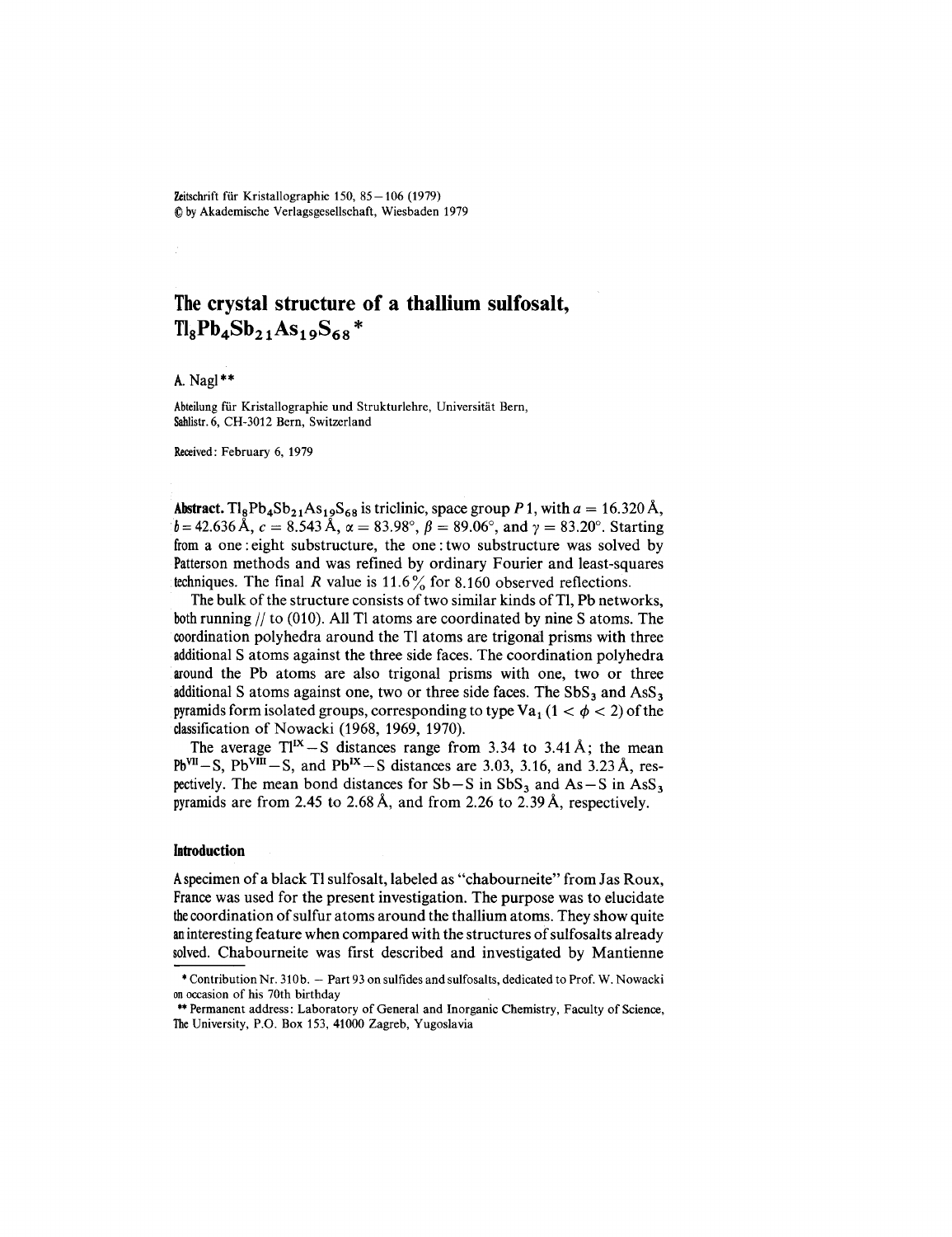(1974). He determined the lattice constants  $a = 16.33 \text{ Å}, b = 8.530 \text{Å},$  $c = 21.24 \text{ Å}, \ \alpha = 93.85^{\circ}, \ \beta = 95.40^{\circ}, \ \gamma = 104.48^{\circ}, \text{ space group } P1 \text{ (or } P1)$ and the cell content 2  $(Tl_{4.5}Pb_{1.5}Sb_{13}As_8S_{38})$ .

Preliminary crystal data obtained from oscillation and Weissenberg photographs, as well as electron-microprobe analyses, showed that the mineral investigated is not identical with chabourneite. Based upon the differences this crystallized natural mineral may be a new thallium sulfosalt or a variety of chabourneite.

## Experimental

A prismatic single crystal of dimensions  $0.13 \times 0.13 \times 0.22$  mm was chosen for the determination of the cell constants and the intensity measurements as well as the determination of the chemical composition by electron-microprobe analysis.

In Table 1 are given:

I. The composition determined by x-ray structure analysis  $Tl_8Pb_4Sb_{21}As_{19}S_{68};$ 

II, III, IV. The minimal, maximal, and mean values of the 15 electronmicroprobe analyses of the sample investigated;

V, VI. Two electron-microprobe analyses of chabourneite by Mantienne (1974).

The lattice parameters, obtained by a least-squares refinement of angular settings of ten pairs of equivalent reflections (measured at room temperature within the range  $5^{\circ} < \theta < 10^{\circ}$  with  $M \circ K \alpha$  radiation) are  $a' = a = 16.320(3)$  Å,  $b' = b/2 = 21.318(6)$  Å,  $c' = c = 8.543(2)$  Å,  $\alpha' = \alpha = 83.98(1)^\circ$ ,  $\beta' = \beta$  $= 89.06(1)$ °, and  $\gamma' = \gamma = 83.20(1)$ °. The crystal data are: space group: *P*<sub>1</sub>,  $Z = 1$ ,  $Tl_8Pb_4Sb_{21}As_{19}S_{68}$ ,  $V = 2935.0 \text{ Å}^3$ ,  $D_x = 4.88 \text{ gcm}^{-3}$ ,  $\lambda(MoK\alpha) = 0.7107 \text{ Å}, \mu(MoK\alpha) = 282.0 \text{ cm}^{-1}, F_{ooo} = 3762.0, \text{and cell mass}$  $M = 8624.5$ .

The x-ray films showed an intensity distribution characteristic for a superstructure with a substructure halving the *a, b,* and c directions.

|     |                                |      | Tl    | Pb   | Sb    | As    | S     | Σ      |
|-----|--------------------------------|------|-------|------|-------|-------|-------|--------|
|     | $Tl_8Pb_4Sb_{21}As_{19}S_{68}$ |      |       |      |       |       |       |        |
|     | Crystal-structure analysis     |      | 18.96 | 9.61 | 29.65 | 16.50 | 25.28 | 100.00 |
| и   | Electron-microprobe            | min. | 17.54 | 8.97 | 30.90 | 15.81 | 25.29 | 98.51  |
| III | analyses                       | max. | 18.51 | 9.92 | 31.56 | 16.22 | 26.13 | 102.34 |
| IV  |                                | mean | 18.08 | 9.36 | 31.28 | 15.95 | 25.77 | 100.44 |
| v   | Chabourneite                   |      | 19.6  | 6.8  | 33.5  | 13.2  | 26.2  | 99.3   |
| VI  | (Mantienne, 1974)              |      | 21.6  | 7.0  | 33.2  | 13.2  | 25.3  | 100.3  |

Table 1. Calculated and observed weight percentages of the constituent elements of the Tl sulfosalt and of chabourneite, as investigated by electron-microprobe analyses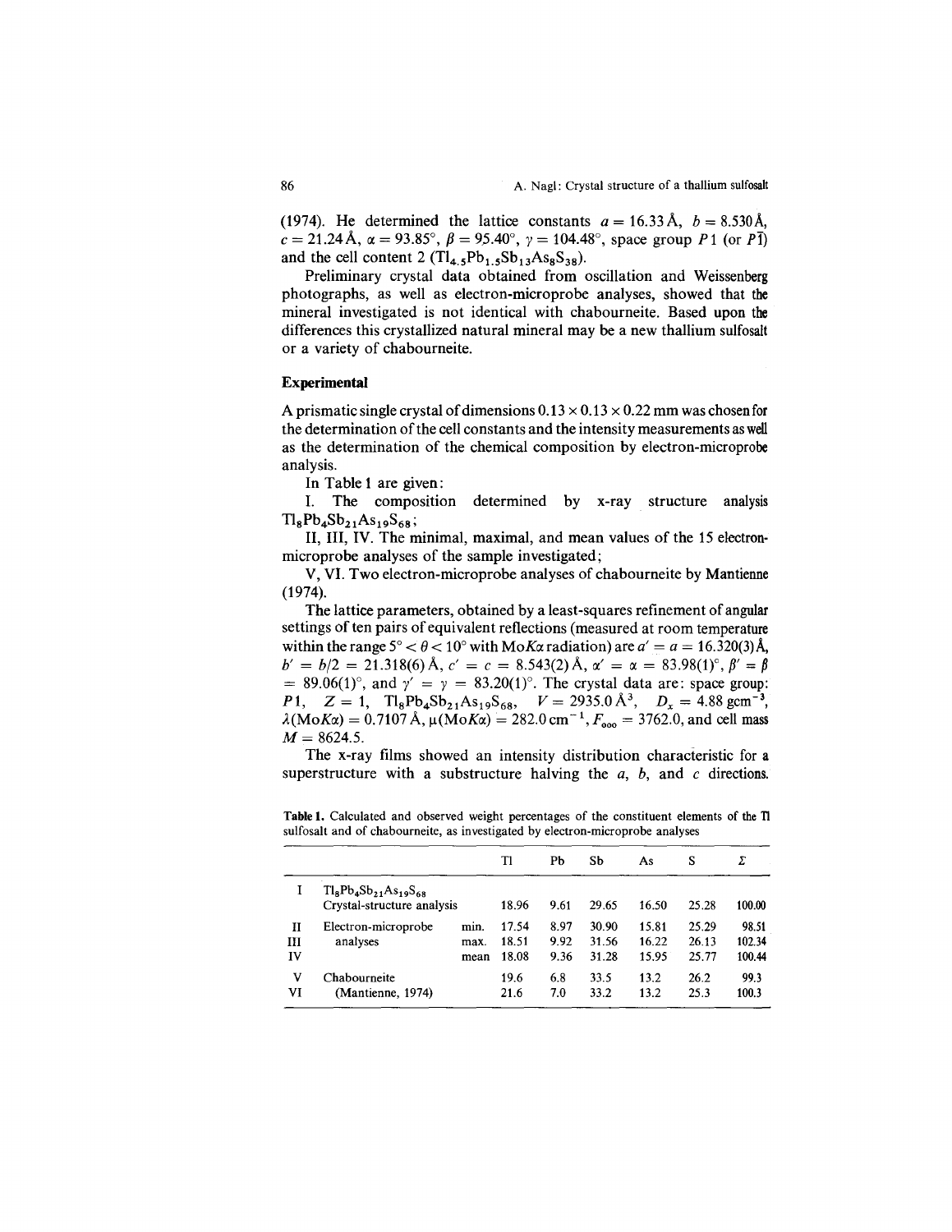Intensities with  $h = 2n$ ,  $k = 2n$ , and  $l = 2n$  were-generally strong, and those with  $h = 2n + 1$ ,  $l = 2n + 1$ , and a small number of intensities with  $k = 2n$ + 1 were generally weak; so we collected data for the subcell *a*, *c*, and *b*/2  $= 21.318$  Å.

The intensities were measured by the  $\omega$ -scan technique at room temperature on a Philips PW 1100 four-circle, automatic, computercontrolled diffractometer with graphite-monochromatized MoKa radiation. The intensities and  $\omega$  angles of three standard reflections, measured periodically every 2 h, showed no appreciable variation during the course of the data collection. The integration speed was  $0.04^{\circ} s^{-1}$  and the integration interval 1.2 $\degree$   $\theta$ . Of the 18,359 measured reflections (8,995 observed) within the range  $3^{\circ} < \theta < 30^{\circ}$ , 8,160 independent reflections with intensity greater than  $2.5\sigma(I)$  were used for the structure determination.

#### **Structure determination and refinement**

Wilson statistics for the substructure data in the cell *aj2, bj2,* and *ej2* (using only reflections with  $h = 2n$ ,  $l = 2n$ ) were calculated. The result showed the space group to be ambiguously centrosymmetric. One TI and three Sb atom positions were determined from a three-dimensional Patterson synthesis. A further Sb atom and seven S atoms were located by subsequent series *qf* Fourier syntheses and least-square refinements in space group *pT.* A structure-factor calculation with atomic coordinates yielded an *R* value of 34% for all 3,085 reflections with  $h = 2 n$ ,  $l = 2 n$ . This level of refinement was considered to be sufficient to start the solution of the substructure in the cell *aj2, bj2,* e. But attempts to refine this substructure by the least-squares method in space group *P* 1 were not successful. The space group was changed and a structure-factor calculation with 4 TI, 16 Sb, 4 As and 28 S atoms yielded an *R* value of 22% for all 4,781 reflections with  $h = 2n$ . A threedimensional Fourier synthesis computed with these atoms showed up another six sulfur atoms. Least-squares refinements to improve the positional and thermal parameters reduced the *R* value to 15 $\%$ . No attempts were made to distinguish between thallium and lead at this stage.

Further block-diagonal, least-squares refinements of the structure in the cell *a*,  $b/2$ , *c* started with the initial *R* value of 42 $\frac{9}{6}$  for all 8,160 observed reflections.Fourier and difference Fourier syntheses as well as the calculated interatomic distances among heavy atoms showed up 1Sb and 3As atoms, and twelve positions of Sb atoms presumably positions of 4 Pb atoms and 8As atoms. After a series of isotropic block-diagonal, least-squares refinements, the *R* value fell to 14.5%. The refinement was continued with anisotropic thermal parameters for all non-sulfur atoms. At this point the data were also corrected for absorption, and, as would be expected, the isotropic thermal parameters of sulfur atoms were refined much better. The atomiccoordinates changed only slightly without significant influence on the bond distances. A unit weight was assumed for all observations, and the final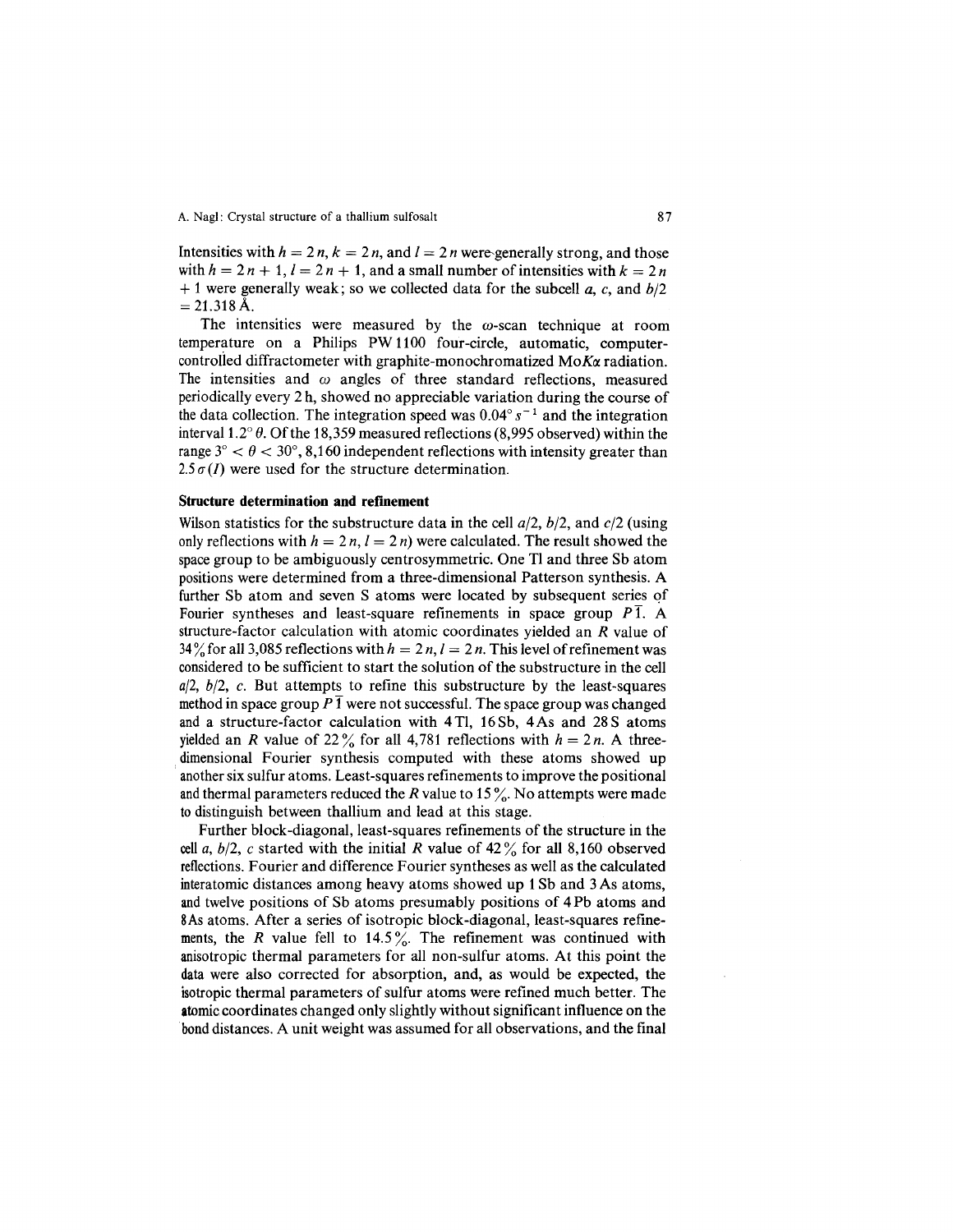*R* value was 11.6%. This relatively high *R* value presumably is due partially to the fact that we are dealing with a substructure. The number of parameters to be determinated (1,481) in the true structure lies outside of the posibility for refinement. A final difference Fourier map showed no significant peaks. The neutral-atom scattering factors were taken from Lonsdale (1962). The table containing observed and calculated structure factors may be obtained from the author.

## **Description of the structure**

The values obtained for the atomic positions and temperature factors with e.s.d.'s are given in Table 2. The atomic coordinates listed in this Table were used to calculate bond lengths (Table 3) and bond angles (Table 4).

The arrangement of the atoms projected down the *a* axis (given in Fig. 1) shows the two layers present in the structure at approximately  $y \sim 0.3$  and  $0.7$ . The two layers (Fig. 2 and 3) are now similar wether of  $T_1$ 0.7. The two layers (Figs. 2 and 3) are very similar networks of Tl and of  $Pb$ atoms. The coordination polyhedra around all the TI atoms in both networks are trigonal prisms with three additional S atoms against the three side faces. These prisms with common bases build infinite chains  $//$  to the c axis. The coordination polyhedra around the Pb atoms are similar to the TI polyhedra, but the number of additional S atoms against the side faces of the prisms varies from one to three. In the first layer at  $y \sim 0.3$ , seven-coordinated Pb(1) with TI(1) and TI(3), as well as eight-coordinated Pb(2) with TI(4) and Tl(2), build infinite networks over the two common edges [S(13), S(14) and S(21), S(22)] and two common surfaces [S(25), S(26), S(27) and S(17), S(18), S(20)] of their polyhedra (Fig. 2). A second network of Tl and Pb polyhedra in the layer at  $y \sim 0.7$  (Fig. 3) is built in a similar way. Here the nine-coordinated<br>  $\sum_{n=0}^{\infty}$ Pb(3) is connected with  $T_1(5)$  and  $T_1(7)$  over the two common surfaces [S(37), S(39), S(40) and S(51), S(52), S(63)], and the eight-coordinated Pb(4) with  $T1(6)$  and  $T1(8)$  over the one edge [S(43), S(44)] and one surface [S(46), S(47), S(48)] of their polyhedra.

The nine  $T1-S$  bonds increase progressively in the interval  $3.16-3.74$ Å (Table 3). The average values of the nine  $TI-S$  distances in the Tl polyhedra range from 3.34 to 3.41 Å, in good agreement with the value of  $3.32 \text{ Å}$  for the sum of the ionic radii of Tl<sup>+</sup> and S<sup>2</sup> found in TlS (Hahn and Klingler, 1949), suggesting the bonding of TI to be ionic in these structures. This structure is the first sulfosalt structure with a nine-fold coordinated Tl. The environment of the TI atoms is somewhat similar to the environment of TI in imhofite (Divjakovic and Nowacki, 1976), where the TI polyhedron is a prism with two additional S atoms against two side faces, with an average  $T1-S$  distance of 3.36A.

The TI atoms in this sulfosalt have a tendency to interact with each other as in the Tl-bearing sulfosalts vrbaite (Ohmasa and Nowacki, 1971; Tl- Tl  $= 3.75 \text{ Å}$ ), hatchite (Marumo and Nowacki, 1967; Tl - Tl = 3.78 Å) and lorandite (Fleet, 1973; Tl – Tl = 3.54 and 4.03 Å). In the present structure the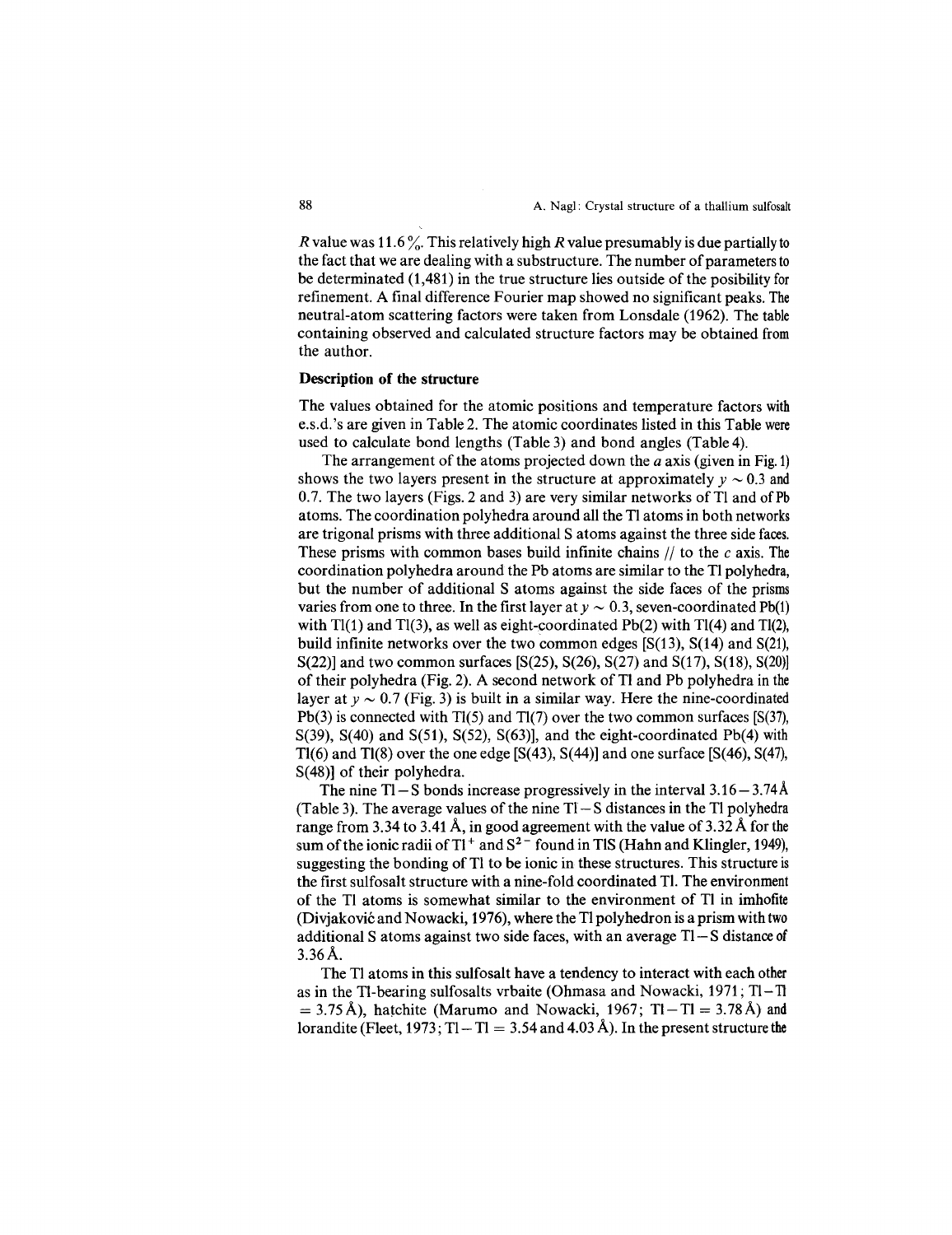**Table 2.** Final positional and thermal parameters  $(\times 10^4)$ , except thermal parameters of sulfur atoms). The anisotropic temperature factor is  $\exp\left[-(h^2B_{11} + k^2B_{22} + l^2B_{33} + 2hkB_1)\right]$ *+2hl*Bl3 + *2kl B23)].* Standard deviations **in** units of the last significant digits are given **in** parentheses  $\overline{\phantom{a}}$ 

| Atom           | x                  | $\mathcal{Y}$      | $\overline{z}$       | $B_{11}$       | $B_{22}$      | $B_{33}$          | $B_{12}$                                     | $B_{13}$                              | $B_{23}$                                 |
|----------------|--------------------|--------------------|----------------------|----------------|---------------|-------------------|----------------------------------------------|---------------------------------------|------------------------------------------|
|                |                    |                    |                      | or $B$         |               |                   |                                              |                                       |                                          |
| Tl(1)          | 2448(4)            | 3152(3)            | 4230(7)              | 38(3)          | 15(1)         | 120(9)            | 9(3)<br>-                                    | $-41(8)$                              | $-19(5)$                                 |
| TI(2)          | 2388(3)            | 3147(2)            | 9060(5)              | 23(2)          | 8(1)          | 56(6)             | 7(2)<br>-                                    | $-19(5)$                              | 5(4)<br>—                                |
| T1(3)          | 7341(3)            | 3219(2)            | 4106(6)              | 32(2)          | 12(1)         | 87(7)             | $-18(3)$                                     | $-45(7)$                              | 0(5)                                     |
| Tl(4)          | 7351(3)            | 3183(2)            | 9264(6)              | 18(2)          | 13(1)         | 98(8)             | $-11(2)$                                     | $-1(6)$                               | $-18(5)$                                 |
| Tl(5)          | 2773(3)            | 6892(2)            | 685(6)               | 31(2)          | 13(1)         | 81(7)             | $-16(3)$                                     | $-23(6)$                              | $-12(5)$                                 |
| T1(6)          | 2743(3)            | 6849(2)            | 5527(5)              | 16(2)          | 9(1)          | 75(7)             | 3(2)<br>-                                    | 3(5)<br>$\overline{\phantom{0}}$      | $-19(4)$                                 |
| Tl(7)          | 7692(3)            | 6856(3)            | 589(7)               | 24(2)          | 16(1)         | 122(9)            | 6(3)<br>$\equiv$                             | $-18(7)$                              | $-27(5)$                                 |
| Tl(8)          | 7753(3)            | 6853(2)            | 5817(5)              | 18(2)          | 7(1)          | 70(6)             | 9(2)<br>-                                    | $-15(5)$                              | $-2(4)$                                  |
| Pb(1)          | 23(3)              | 2224(2)            | 4399(7)              | 24(2)          | 9(1)          | 166(10)           | 4(2)<br>$\overline{\phantom{0}}$             | $-10(7)$                              | 19(5)                                    |
| Pb(2)          | 5045(3)            | 2246(2)            | 9247(6)              | 21(2)          | 9(1)          | 87(7)             | $\overline{\phantom{0}}$<br>5(2)             | $-33(6)$                              | 3(4)                                     |
| Pb(3)          | 103(3)             | 7810(2)            | 613(6)               | 30(2)          | 10(1)         | 103(8)            | $-12(2)$                                     | $-51(7)$                              | 5(4)                                     |
| Pb(4)          | 5074(4)            | 7798(3)            | 5287(7)              | 26(2)          | 13(1)         | 161(10)           | $\overline{\phantom{0}}$<br>8(3)             | $-19(8)$                              | 12(6)                                    |
| Sb(1)          | 1594(5)            | 597(3)             | 9426(9)              | 15(3)          | 6(2)          | 68(11)            | 7(3)<br>$\overline{\phantom{0}}$             | $-39(9)$                              | 6(6)                                     |
| Sb(2)          | 3305(4)            | 1296(3)            | 2156(8)              | 9(3)           | 9(2)          | 36(9)             | $\equiv$<br>8(3)                             | $-13(7)$                              | 2(6)                                     |
| Sb(3)          | 6598(6)            | 653(4)             | 9365(11)             | 25(4)          | 12(2)         | 123(14)           | $-11(4)$                                     | $-52(12) -32(8)$                      |                                          |
|                | 8349(6)            | 1184(4)            | 2196(9)              | 35(4)          | 10(2)         | 55(11)            | $-11(4)$                                     | $-54(11)$                             | 7(7)                                     |
| Sb(4)          | 4968(5)            | 2358(4)            | 4173(10)             | 27(4)          | 11(2)         | 85(12)            | $-12(4)$                                     | $-44(11) -$                           | 6(8)                                     |
| Sb(5)          | 9918(6)            | 2298(4)            | 9639(10)             | 36(4)          | 6(2)          | 77(12)            | $-14(4)$                                     | $-55(11)$                             | 5(7)                                     |
| Sb(6)<br>Sb(7) |                    | 3918(3)            | 6521(8)              | 13(3)          | 8(2)          | 54(10)            | $-6(3)$                                      | $-14(8)$                              | 8(6)<br>-                                |
|                | 112(5)             | 3942(3)            |                      | 13(3)          | 7(2)          | 55(10)            | $-10(3)$                                     | $-23(8)$                              | 5(6)                                     |
| Sb(8)          | 5078(4)            | 5234(4)            | 1575(8)<br>1142(9)   |                |               |                   |                                              |                                       | $\overline{\phantom{0}}$                 |
| Sb(9)          | 1664(4)            |                    |                      | 18(3)          | 8(2)          | 69(11)<br>42(9)   | $-11(4)$                                     | $-36(9)$<br>$-23(7)$                  | 3(7)<br>4(5)<br>$\overline{\phantom{0}}$ |
| Sb(10)         | 3445(4)            | 4860(3)            | 8690(8)              | 9(2)           | 5(1)          |                   | 5(3)<br>$\overline{\phantom{0}}$             |                                       | $\overline{\phantom{0}}$                 |
| Sb(11)         | 6681(5)            | 5221(3)            | 6155(9)              | 21(3)          | 6(2)          | 62(10)            | $-12(3)$<br>8(3)<br>$\overline{\phantom{0}}$ | $-40(9)$<br>$-11(7)$                  | 7(6)<br>$-10(6)$                         |
| Sb(12)         | 8478(4)            | 4857(3)            | 3703(8)              | 10(2)          | 9(2)          | 33(9)             |                                              |                                       | $\equiv$                                 |
| Sb(13)         | 78(4)              | 6095(3)            | 8276(8)              | 12(3)          | 6(1)          | 39(9)             | $-10(3)$<br>$-10(3)$                         | $-18(7)$                              | 4(5)<br>3(6)                             |
| Sb(14)         | 5036(4)            | 6151(3)            | 3291(8)              | 13(3)          | 7(2)          | 50(9)             |                                              | $-22(8)$<br>3(7)                      |                                          |
| Sb(15)         | 180(4)             | 7655(3)            | 5751(8)              | 6(2)           | 5(1)          | 39(9)             | 1(3)                                         | $\overline{\phantom{0}}$<br>$-57(11)$ | 6(5)                                     |
| Sb(16)         | 5197(5)            | 7686(4)<br>8779(4) | 633(10)<br>7636(9)   | 22(3)<br>17(3) | 6(2)<br>15(2) | 112(13)<br>44(10) | 8(4)<br>$\qquad \qquad -$<br>$-11(4)$        | $-13(9)$                              | 0(7)<br>5(7)<br>$\overline{\phantom{0}}$ |
| Sb(17)         | 1801(5)            | 8735(3)            |                      | 12(3)          |               | 36(9)             | 5(3)<br>$\overline{\phantom{0}}$             | $-22(8)$                              | $-12(6)$                                 |
| Sb(18)         | 6749(4)<br>6855(5) | 8821(4)            | 2519(8)<br>7720(9)   | 18(3)          | 8(2)<br>11(2) | 68(11)            | 5(4)<br>$\qquad \qquad -$                    | $-6(9)$                               | $-6(7)$                                  |
| Sb(19)         | 8346(5)            | 9321(4)            | 4760(9)              | 31(4)          | 13(2)         | 58(11)            | $-26(4)$                                     | $-48(10) - 8(7)$                      |                                          |
| Sb(20)         | 4873(5)            | 9805(5)            | 7350(9)              | 19(3)          | 25(3)         | 42(10)            | 5(4)<br>$\overline{\phantom{0}}$             | $-51(9)$                              | $-22(8)$                                 |
| Sb(21)         | 224(8)             | 348(7)             | 2583(15)             | 13(5)          | 18(4)         | 55(17)            | 6(4)<br>$\overline{\phantom{0}}$             |                                       | $-15(14) - 33(13)$                       |
| As(1)          | 1708(7)            | 698(5)             | 5146(13)             | 6(4)           | 9(3)          | 28(14)            | $-16(5)$                                     | $-12(11) -11(9)$                      |                                          |
| As(2)          |                    | 1340(5)            | 7254(12)             | 8(4)           | 3(2)          | 37(14)            | $-10(5)$                                     | $-16(12)$                             | 4(9)                                     |
| As(3)          | 3293(6)<br>5281(7) | 411(5)             | 2450(12)             | 7(4)           | 7(2)          | 27(14)            | 4(5)<br>$\overline{\phantom{0}}$             | $-16(12) -$                           | 9(9)                                     |
| As(4)          |                    |                    | 5077(12)             | 6(4)           |               | 20(13)            | $-11(5)$                                     | $13(11) -$                            | 7(9)                                     |
| As(5)          | 6776(7)<br>8342(6) | 772(5)<br>1407(5)  | 7391(13)             | 5(4)           | 8(3)<br>9(3)  | 35(14)            | $-13(5)$                                     |                                       | $3(11) - 20(10)$                         |
| As(6)          |                    | 3728(5)            |                      | 11(4)          | 4(2)          | 24(14)            | 8(5)<br>-                                    | $-8(12) -$                            | 6(9)                                     |
| As(7)          | 156(7)             | 3746(5)            | 1632(12)<br>6523(12) | 10(4)          | 5(2)          | 20(13)            | 5(5)<br>$\overline{\phantom{0}}$             | $-11(11) -$                           | 4(9)                                     |
| As(8)          | 5154(7)            |                    |                      |                |               | 24(13)            | —                                            | $-16(11) -$                           | 3(8)                                     |
| As(9)          | 1547(6)            | 4973(5)            | 6313(12)             | 8(4)           | 2(2)          | 23(13)            | 4(4)<br>7(4)<br>—                            | $-16(11)$                             | 5(8)                                     |
| As(10)         | 3612(6)            | 5092(5)            | 3495(12)             | 8(4)           | 2(2)<br>2(2)  | 23(13)            | $\overline{\phantom{0}}$<br>2(4)             | $-13(11) -$                           | 4(8)                                     |
| As(11)         | 6543(6)            | 4994(5)            | 1284(12)             | 5(4)           |               |                   |                                              |                                       |                                          |
| As(12)         | 8631(6)            | 5073(5)            | 8511(12)             | 7(4)           | 2(2)          | 20(13)            | 4(4)                                         | $-16(11) -$                           | 3(8)                                     |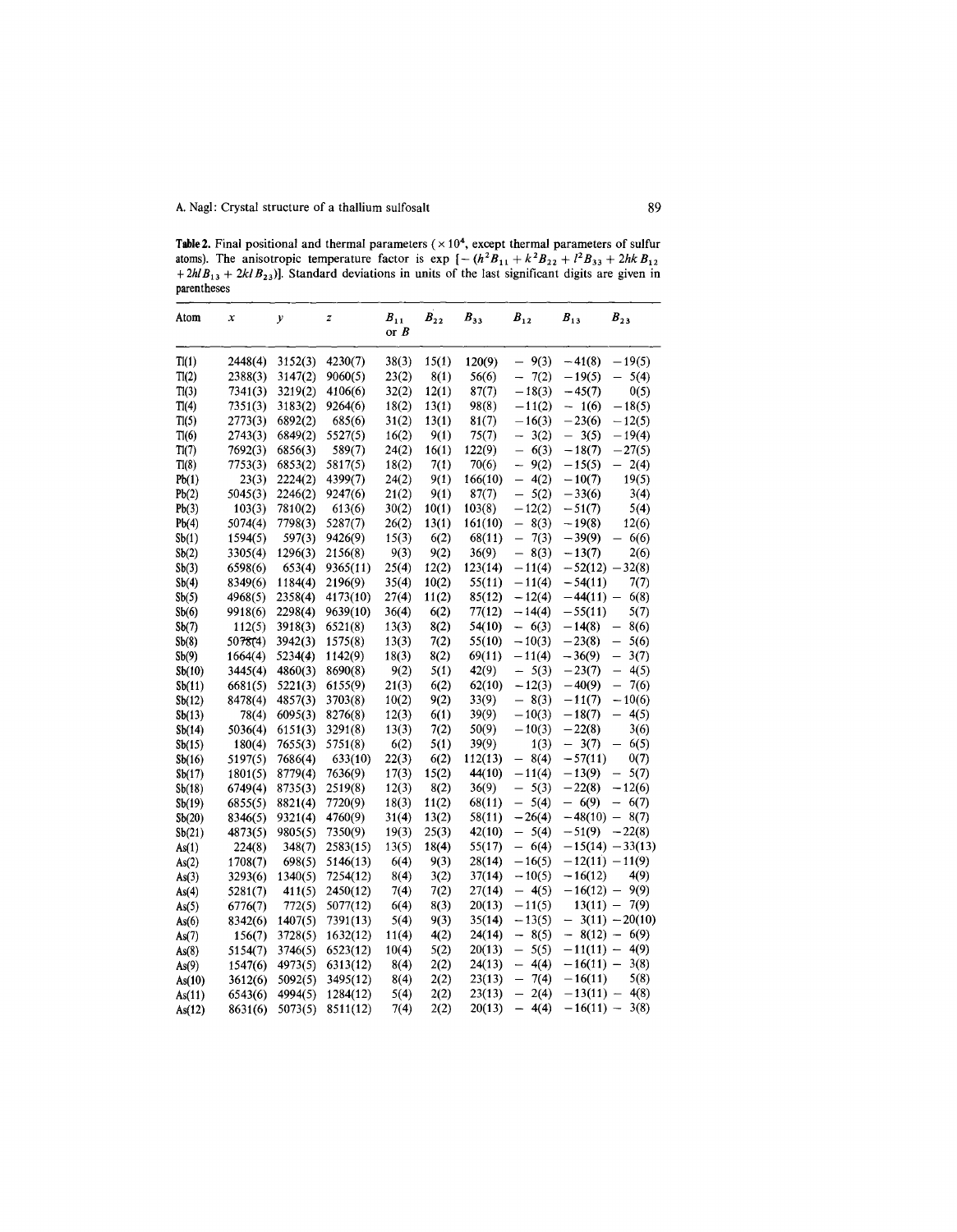**Table** 2. (Continued)

|        |          | $\mathcal{Y}$              | z                          | $B_{11}$<br>or $B$ | $B_{22}$ | $B_{33}$ | $B_{12}$ | $\boldsymbol{B}_{13}$ | $B_{23}$          |
|--------|----------|----------------------------|----------------------------|--------------------|----------|----------|----------|-----------------------|-------------------|
| As(13) | 11(7)    | 6299(5)                    | 3273(11)                   | 11(4)              | 3(2)     | 8(12)    | $-11(5)$ | $-6(11) - 2(8)$       |                   |
| As(14) | 4931(7)  | 6339(5)                    | 8253(12)                   | 12(4)              | 5(2)     | 10(12)   | $-12(5)$ | $-21(11) -$           | 4(8)              |
| As(15) | 1885(7)  | 8718(5)                    | 2649(13)                   | 9(4)               | 8(2)     | 39(15)   | $-15(5)$ | $-27(12)$             | 8(10)             |
| As(16) | 3574(7)  | 9431(5)                    | 538(13)                    | 6(4)               | 4(2)     | 48(15)   | $-4(5)$  |                       | $11(12) - 13(9)$  |
| As(17) | 3436(6)  | 9357(5)                    | 4759(12)                   | 5(4)               | 11(3)    | 30(14)   | $-13(5)$ | $-28(11) -21(10)$     |                   |
| As(18) | 8535(7)  | 9371(5)                    | 667(13)                    | 5(4)               | 4(2)     | 43(15)   | 1(5)     |                       | $4(12) - 12(9)$   |
| As(19) | 9865(7)  | 9686(6)                    | 7392(12)                   | 5(4)               | 17(3)    | 1(12)    | $-16(6)$ |                       | $-32(11) - 4(10)$ |
| S(1)   |          | 1021(17) 1180(13) 2716(31) |                            | 1.2(4)             |          |          |          |                       |                   |
| S(2)   |          |                            | 685(16) 1023(12) 6850(29)  | 0.9(4)             |          |          |          |                       |                   |
| S(3)   |          |                            | 2407(16) 1635(12) 5049(29) | 0.9(4)             |          |          |          |                       |                   |
| S(4)   |          | 2271(16) 1602(12) 9219(30) |                            | 1.0(4)             |          |          |          |                       |                   |
| S(5)   | 4464(16) |                            | 834(12) 277(30)            | 1.1(4)             |          |          |          |                       |                   |
| S(6)   | 4199(16) |                            | 723(12) 4323(30)           | 1.1(4)             |          |          |          |                       |                   |
| S(7)   |          | 6014(17) 1291(13) 2759(31) |                            | 1.3(4)             |          |          |          |                       |                   |
| S(8)   |          | 5787(15) 1065(11) 6919(28) |                            | 0.8(4)             |          |          |          |                       |                   |
| S(9)   |          | 7480(17) 1704(13) 5045(31) |                            | 1.3(4)             |          |          |          |                       |                   |
| S(10)  |          | 7352(16) 1596(12) 9234(30) |                            | 1.0(4)             |          |          |          |                       |                   |
| S(11)  | 9462(16) | 778(12)                    | 287(30)                    | 1.0(4)             |          |          |          |                       |                   |
| S(12)  | 9203(17) |                            | 592(13) 4397(31)           | 1.3(4)             |          |          |          |                       |                   |
| S(13)  |          | 1012(17) 2746(13) 1885(31) |                            | 1.2(4)             |          |          |          |                       |                   |
| S(14)  |          | 931(16) 2864(12) 6819(29)  |                            | 1.0(4)             |          |          |          |                       |                   |
| S(15)  |          | 2814(17) 4305(12) 1019(31) |                            | 1.2(4)             |          |          |          |                       |                   |
| S(16)  |          | 2802(16) 4387(12) 6585(29) |                            | 0.9(4)             |          |          |          |                       |                   |
| S(17)  |          | 3848(17) 2446(12) 1955(31) |                            | 1.2(4)             |          |          |          |                       |                   |
| S(18)  |          | 3808(16) 2271(12) 6904(29) |                            | 1.0(4)             |          |          |          |                       |                   |
| S(19)  |          | 4336(16) 3501(12) 4571(30) |                            | 1.0(4)             |          |          |          |                       |                   |
| S(20)  |          | 4384(15) 3535(12) 8666(29) |                            | 0.9(4)             |          |          |          |                       |                   |
| S(21)  |          | 5888(16) 2886(12) 1883(29) |                            | 0.9(4)             |          |          |          |                       |                   |
| S(22)  |          | 6005(17) 2817(13) 6729(31) |                            | 1.3(4)             |          |          |          |                       |                   |
| S(23)  |          | 7815(16) 4376(12) 1511(29) |                            | 0.9(4)             |          |          |          |                       |                   |
| S(24)  |          | 7811(16) 4310(12) 6040(29) |                            | 1.0(4)             |          |          |          |                       |                   |
| S(25)  |          | 8723(16) 2300(12) 1877(30) |                            | 1.0(4)             |          |          |          |                       |                   |
| S(26)  |          | 8779(16) 2398(12) 7168(30) |                            | 1.1(4)             |          |          |          |                       |                   |
| S(27)  |          |                            | 9350(16) 3498(12) 3690(29) | 1.0(4)             |          |          |          |                       |                   |
| S(28)  |          |                            | 9406(16) 3462(12) 9575(30) | 1.0(4)             |          |          |          |                       |                   |
| S(29)  |          |                            | 1011(16) 4438(12) 4488(30) | 1.0(4)             |          |          |          |                       |                   |
| S(30)  |          |                            | 950(16) 4418(12) 8411(29)  | 0.9(4)             |          |          |          |                       |                   |
| S(31)  |          |                            | 4276(16) 5579(12) 1429(29) | 1.0(4)             |          |          |          |                       |                   |
| S(32)  |          |                            | 4084(16) 5656(12) 5393(30) | 1.1(4)             |          |          |          |                       |                   |
| S(33)  |          |                            | 5948(15) 4457(11) 3403(30) | 0.7(4)             |          |          |          |                       |                   |
| S(34)  |          | 5966(15) 4450(11) 9504(28) |                            | 0.8(4)             |          |          |          |                       |                   |
| S(35)  |          | 9043(15) 5662(11)          | 384(28)                    | 0.7(4)             |          |          |          |                       |                   |
| S(36)  |          |                            | 9270(15) 5586(11) 6384(29) | 0.8(4)             |          |          |          |                       |                   |
| S(37)  |          | 794(16) 6559(12) 1068(29)  |                            | 0.9(4)             |          |          |          |                       |                   |
| S(38)  |          |                            | 825(16) 6552(12) 5329(29)  | 0.9(4)             |          |          |          |                       |                   |
| S(39)  |          |                            | 1452(16) 7728(12) 2772(30) | 1.0(4)             |          |          |          |                       |                   |
| S(40)  |          |                            | 1277(16) 7692(12) 7736(30) | 1.1(4)             |          |          |          |                       |                   |
| S(41)  |          |                            | 2335(16) 5708(12) 3282(29) | 0.9(4)             |          |          |          |                       |                   |
| S(42)  |          | 2345(17) 5739(13) 8750(31) |                            | 1.2(4)             |          |          |          |                       |                   |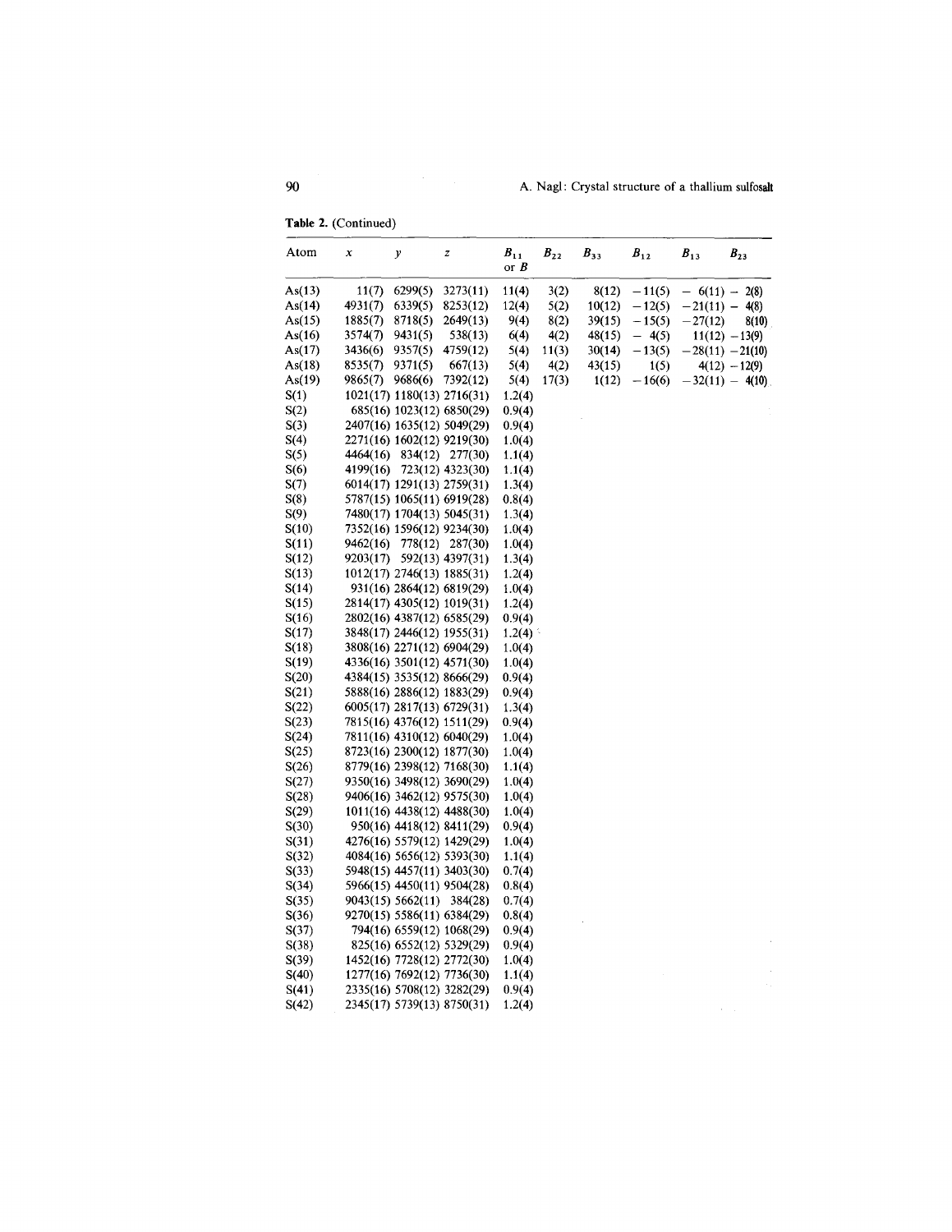|  | Table 2. (Continued) |
|--|----------------------|
|  |                      |

| Atom  | x        | $\mathcal{V}$              | z                          | $B_{11}$<br>or $B$ | $B_{\rm 22}$ | $B_{33}$ | $\boldsymbol{B}_{12}$ | $B_{13}$ | $B_{23}$ |
|-------|----------|----------------------------|----------------------------|--------------------|--------------|----------|-----------------------|----------|----------|
| S(43) |          |                            | 4230(16) 7168(12) 2933(30) | 1.1(4)             |              |          |                       |          |          |
| S(44) |          | 4121(17) 7222(13) 8034(31) |                            | 1.3(4)             |              |          |                       |          |          |
| S(45) |          | 5787(15) 6601(12) 206(29)  |                            | 0.9(4)             |              |          |                       |          |          |
| S(46) |          | 5778(15) 6495(12) 6159(29) |                            | 0.9(4)             |              |          |                       |          |          |
| S(47) |          |                            | 6338(16) 7610(12) 2582(29) | 0.9(4)             |              |          |                       |          |          |
| S(48) |          |                            | 6305(15) 7854(11) 7965(28) | 0.7(4)             |              |          |                       |          |          |
| S(49) |          | 7310(16) 5761(12) 3813(30) |                            | 1.0(4)             |              |          |                       |          |          |
| S(50) |          |                            | 7356(15) 5661(12) 8227(29) | 0.9(4)             |              |          |                       |          |          |
| S(51) |          |                            | 9085(16) 7139(12) 3069(30) | 1.0(4)             |              |          |                       |          |          |
| S(52) |          | 9296(16) 7174(12) 7843(29) |                            | 1.0(4)             |              |          |                       |          |          |
| S(53) |          |                            | 833(16) 9320(12) 5589(30)  | 1.0(4)             |              |          |                       |          |          |
| S(54) |          |                            | 755(16) 9209(12) 9457(30)  | 1.1(4)             |              |          |                       |          |          |
| S(55) |          |                            | 2835(15) 8514(12) 752(29)  | 0.9(4)             |              |          |                       |          |          |
| S(56) |          |                            | 2736(16) 8467(12) 4765(30) | 1.1(4)             |              |          |                       |          |          |
| S(57) | 2633(15) |                            | 51(12) 1951(29)            | 0.9(4)             |              |          |                       |          |          |
| S(58) | 2586(16) |                            | 21(12) 7856(29)            | 1.0(4)             |              |          |                       |          |          |
| S(59) |          |                            | 4409(16) 9100(12) 2846(29) | 1.0(4)             |              |          |                       |          |          |
| S(60) |          | 4179(17) 8814(13) 7072(32) |                            | 1.3(4)             |              |          |                       |          |          |
| S(61) |          |                            | 5878(16) 9373(12) 5520(31) | 1.1(4)             |              |          |                       |          |          |
| S(62) |          |                            | 5772(14) 9334(11) 9420(27) | 0.6(4)             |              |          |                       |          |          |
| S(63) |          |                            | 7873(16) 8427(12) 576(30)  | 1.1(4)             |              |          |                       |          |          |
| S(64) |          | 7644(16) 8389(12) 4714(30) |                            | 1.1(4)             |              |          |                       |          |          |
| S(65) |          |                            | 7566(17) 9887(13) 2045(31) | 1.3(4)             |              |          |                       |          |          |
| S(66) |          |                            | 7657(16) 115(12) 7842(31)  | 1.1(4)             |              |          |                       |          |          |
| S(67) |          |                            | 9419(15) 9018(11) 2836(28) | 0.8(4)             |              |          |                       |          |          |
| S(68) |          |                            | 9128(17) 8748(12) 7237(31) | 1.2(4)             |              |          |                       |          |          |

Table3. Interatomic distances in the Tl sulfosalt. Standard deviations are given in parentheses

| Tl(1)      | $-S(3)$<br>$-S(19)$<br>$-S(17)$<br>$-S(13)$<br>$-S(14)$<br>$-S(29)$ | $3.25(3)$ Å<br>3.28(3)<br>3.30(3)<br>3.36(3)<br>3.36(3)<br>3.41(3) | Tl(2)<br>$-S(14)$<br>$-S(15)$<br>$-S(4)$<br>$-S(16)$<br>$-S(30)$<br>$-S(13)$  | $3.23(3)$ Å<br>3.27(3)<br>3.31(3)<br>3.34(3)<br>3.37(3)<br>3.38(3) |
|------------|---------------------------------------------------------------------|--------------------------------------------------------------------|-------------------------------------------------------------------------------|--------------------------------------------------------------------|
|            | $-S(18)$<br>$-S(15)$<br>$-S(16)$                                    | 3.46(3)<br>3.58(3)<br>3.58(3)                                      | $-S(18)$<br>$-S(20)$<br>$-S(17)$                                              | 3.44(3)<br>3.46(3)<br>3.55(3)                                      |
| Mean $(9)$ |                                                                     | (3.40)                                                             | Mean $(9)$                                                                    | (3.37)                                                             |
| Tl(3)      | $-S(24)$<br>$-S(22)$<br>$-S(9)$<br>$-S(21)$<br>$-S(33)$<br>$-S(23)$ | $3.16(3)$ Å<br>3.22(3)<br>3.23(3)<br>3.25(3)<br>3.28(3)<br>3.29(3) | Tl(4)<br>$-S(21)$<br>$-S(26)$<br>$-S(22)$<br>$-S(34)$<br>$-S(10)$<br>$-S(25)$ | $3.32(3)$ Å<br>3.32(3)<br>3.32(3)<br>3.33(3)<br>3.39(3)<br>3.44(3) |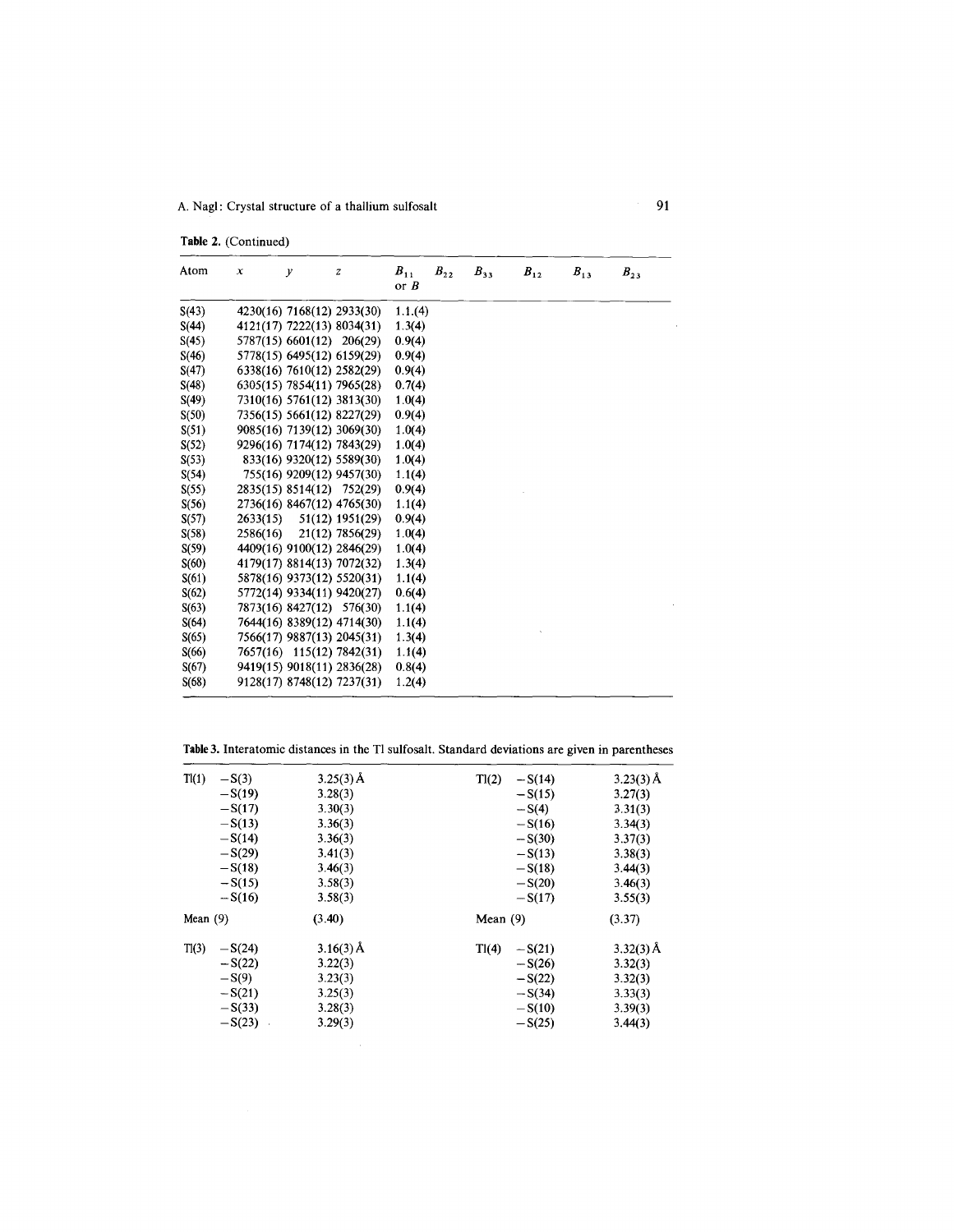| Tl(3)<br>$-S(27)$ | 3.41(3)     | T1(4)<br>$-S(28)$ | 3.49(3)     |
|-------------------|-------------|-------------------|-------------|
| $-S(25)$          | 3.49(3)     | $-S(23)$          | 3.50(3)     |
| $-S(26)$          | 3.70(3)     | $-S(24)$          | 3.59(3)     |
| Mean $(9)$        | (3.34)      | Mean $(9)$        | (3.41)      |
|                   |             |                   |             |
| T1(5)<br>$-S(44)$ | $3.21(3)$ Å | T1(6)<br>$-S(32)$ | $3.16(3)$ Å |
| $-S(43)$          | 3.23(3)     | $-S(38)$          | 3.28(3)     |
| $-S(42)$          | 3.25(3)     | $-S(43)$          | 3.34(3)     |
| $-S(39)$          | 3.26(3)     | $-S(44)$          | 3.35(3)     |
| $-S(41)$          | 3.32(3)     | $-S(41)$          | 3.38(3)     |
| $-S(37)$          | 3.39(3)     | $-S(39)$          | 3.43(3)     |
| $-S(55)$          | 3.48(3)     | $-S(56)$          | 3.44(3)     |
| $-S(31)$          | 3.51(3)     | $-S(40)$          | 3.47(3)     |
| $-S(40)$          | 3.68(3)     | $-S(42)$          | 3.54(3)     |
| Mean $(9)$        | (3.37)      | Mean $(9)$        | (3.38)      |
| Tl(7)<br>$-S(47)$ | $3.16(3)$ Å | Tl(8)<br>$-S(49)$ | $3.19(3)$ Å |
| $-S(35)$          | 3.18(3)     | $-S(50)$          | 3.22(3)     |
| $-S(45)$          | 3.25(3)     | $-S(51)$          | 3.23(3)     |
| $-S(51)$          | 3.28(3)     | $-S(52)$          | 3.26(3)     |
| $-S(63)$          | 3.40(3)     | $-S(64)$          | 3.30(3)     |
| $-S(50)$          | 3.51(3)     | $-S(46)$          | 3.40(3)     |
| $-S(49)$          | 3.52(3)     | $-S(36)$          | 3.44(3)     |
| $-S(52)$          | 3.56(3)     | $-S(48)$          | 3.60(3)     |
| $-S(48)$          | 3.57(3)     | $-S(47)$          | 3.74(3)     |
| Mean $(9)$        | (3.38)      | Mean $(9)$        | (3.38)      |
| Pb(1)<br>$-S(27)$ | $2.81(3)$ Å | Pb(2)<br>$-S(20)$ | $2.83(3)$ Å |
| $-S(13)$          | 2.87(3)     | $-S(18)$          | 2.86(3)     |
| $-S(25)$          | 3.03(3)     | $-S(22)$          | 2.89(3)     |
| $-S(1)$           | 3.07(3)     | $-S(17)$          | 3.04(3)     |
| $-S(14)$          | 3.08(3)     | $-S(21)$          | 3.17(3)     |
| $-S(26)$          | 3.12(3)     | $-S(5)$           | 3.29(3)     |
| $-S(2)$           | 3.23(3)     | $-S(8)$           | 3.47(3)     |
|                   |             | $-S(7)$           | 3.71(3)     |
| Mean $(7)$        | (3.03)      | Mean $(8)$        | (3.16)      |
| Pb(3)<br>$-S(37)$ | $2.76(3)$ Å | Pb(4)<br>$-S(46)$ | 2.90(3) Å   |
| $-S(39)$          | 2.87(3)     | $-S(43)$          | 2.97(3)     |
| $-S(51)$          | 3.01(3)     | $-S(60)$          | 3.00(3)     |
| $-S(40)$          | 3.10(3)     | $-S(44)$          | 3.03(3)     |
| $-S(52)$          | 3.22(3)     | $-S(48)$          | 3.09(3)     |
| $-S(54)$          | 3.33(3)     | $-S(47)$          | 3.10(3)     |
| $-S(67)$          | 3.43(3)     | $-S(59)$          | 3.37(3)     |
| $-S(68)$          | 3.61(3)     | $-S(61)$          | 3.77(3)     |
| $-S(63)$          | 3.72(3)     |                   |             |
|                   |             | Mean $(8)$        | (3.15)      |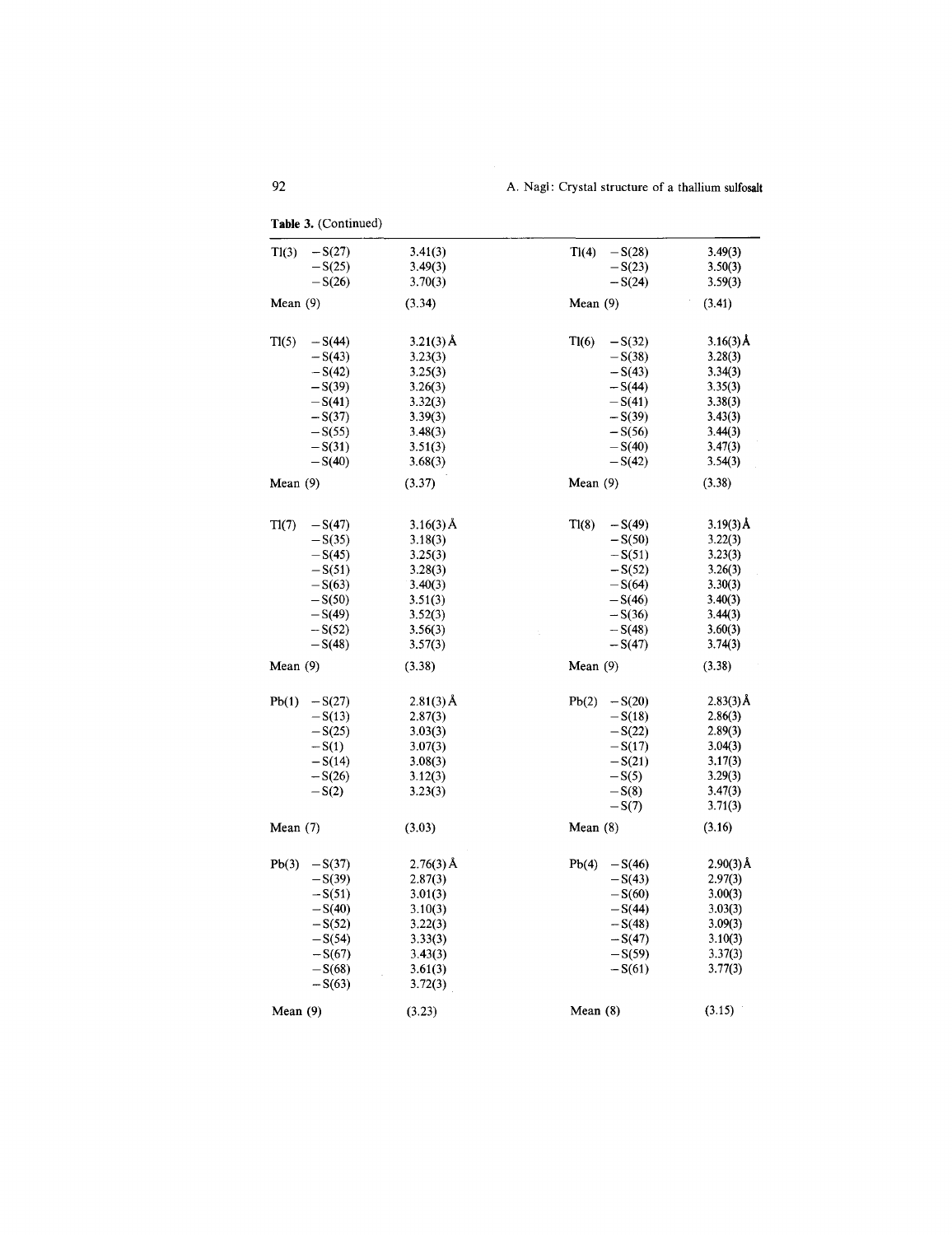**Table**3. (Continued)

| $Sb(1) - S(58)$               | $2.39(3)$ Å | Sb(2)<br>$-S(6)$  | $2.50(3)$ Å |
|-------------------------------|-------------|-------------------|-------------|
| $-S(4)$                       | 2.51(3)     | $-S(5)$           | 2.63(3)     |
| $-S(2)$                       | 2.69(3)     | $-S(17)$          | 2.69(3)     |
| Mean $(3)$                    | (2.53)      | Mean $(3)$        | (2.61)      |
| $Sb(1) - S(57)$               | 2.83(3)     | $Sb(2) - S(3)$    | 2.96(3)     |
| $-S(1)$                       | 3.27(3)     | $-S(57)$          | 3.01(3)     |
| $-S(54)$                      | 3.40(3)     | $-S(4)$           | 3.02(3)     |
| $-S(66)$<br>Sb(3)             | $2.40(3)$ Å | Sb(4)<br>$-S(12)$ | $2.50(3)$ Å |
| $-S(10)$                      | 2.47(3)     | $-S(25)$          | 2.51(3)     |
| $-S(8)$                       | 2.51(3)     | $-S(11)$          | 2.56(3)     |
| Mean $(3)$                    | (2.46)      | Mean $(3)$        | (2.52)      |
| $-S(65)$<br>Sb(3)             | 3.02(3)     | Sb(4)<br>$-S(10)$ | 3.03(3)     |
| $-S(62)$                      | 3.26(3)     | $-S(9)$           | 3.04(3)     |
| $-S(7)$                       | 3.41(3)     | $-S(65)$          | 3.20(3)     |
| $-S(19)$<br>Sb(5)             | $2.58(3)$ Å | Sb(6)<br>$-S(28)$ | $2.52(3)$ Å |
| $-S(17)$                      | 2.63(3)     | $-S(25)$          | 2.71(3)     |
| $-S(21)$                      | 2.68(3)     | $-S(26)$          | 2.81(3)     |
| Mean $(3)$                    | (2.63)      | Mean $(3)$        | (2.68)      |
|                               |             |                   |             |
| $-S(18)$<br>Sb(5)             | 2.99(3)     | Sb(6)<br>$-S(13)$ | 2.95(3)     |
| $-S(7)$                       | 3.02(3)     | $-S(14)$          | 3.12(3)     |
| $-S(22)$                      | 3.09(3)     | $-S(11)$          | 3.40(3)     |
| $-S(8)$                       | 3.57(3)     | $-S(1)$           | 3.70(3)     |
| Sb(7)<br>$-S(14)$             | $2.47(3)$ Å | Sb(8)<br>$-S(21)$ | $2.46(3)$ Å |
| $-S(29)$                      | 2.51(3)     | $-S(34)$          | 2.51(3)     |
| $-S(30)$                      | 2.53(3)     | $-S(33)$          | 2.54(3)     |
| Mean $(3)$                    | (2.50)      | Mean $(3)$        | (2.50)      |
| $-S(28)$<br>Sb(7)             | 2.95(3)     | $-S(19)$<br>Sb(8) | 2.93(3)     |
| $-S(27)$                      | 3.00(3)     | $-S(20)$          | 3.00(3)     |
|                               | $2.51(3)$ Å | $Sb(10) - S(42)$  | $2.44(3)$ Å |
| Sb(9)<br>$-S(41)$<br>$-S(42)$ | 2.51(3)     | $-S(16)$          | 2.46(3)     |
| $-S(15)$                      | 2.57(3)     | $-S(15)$          | 2.48(3)     |
| Mean $(3)$                    | (2.53)      | Mean $(3)$        | (2, 46)     |
| Sb(9)<br>$-S(37)$             | 3.00(3)     | $Sb(10) - S(20)$  | 3.05(3)     |
| $-S(30)$                      | 3.35(3)     | $-S(31)$          | 3.32(3)     |
|                               |             | $-S(32)$          | 3.35(3)     |
| $Sb(11) - S(50)$              | $2.43(3)$ Å | $Sb(12) - S(24)$  | $2.51(3)$ Å |
| $-S(49)$                      | 2.47(3)     | $-S(23)$          | 2.54(3)     |
| $-S(24)$                      |             | $-S(49)$          | 2.55(3)     |
|                               | 2.52(3)     |                   |             |
| Mean $(3)$                    | (2.47)      | Mean $(3)$        | (2.53)      |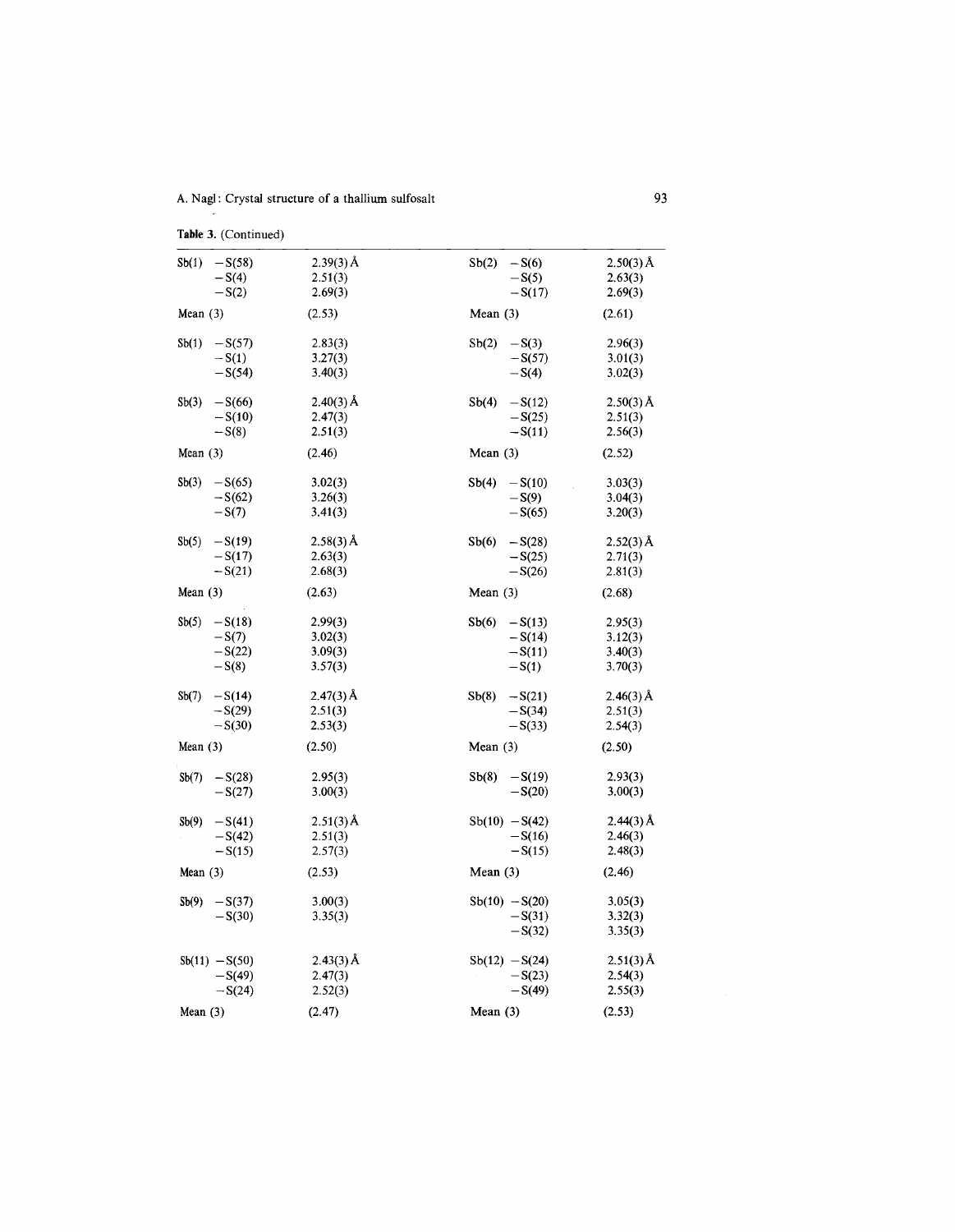| <b>rable 5.</b> Continued) |             |                  |             |
|----------------------------|-------------|------------------|-------------|
| $Sb(11) - S(46)$           | 2.93(3)     | $Sb(12) - S(27)$ | 3.07(3)     |
| $-S(33)$                   | 3.31(3)     | $-S(36)$         | 3.26(3)     |
| $-S(34)$                   | 3.41(3)     | $-S(35)$         | 3.33(3)     |
|                            |             |                  |             |
| $Sb(13) - S(52)$           | $2.49(3)$ Å | $Sb(14) - S(43)$ | $2.39(3)$ Å |
| $-S(36)$                   | 2.51(3)     | $-S(31)$         | 2.53(3)     |
| $-S(35)$                   | 2.62(3)     | $-S(32)$         | 2.58(3)     |
| Mean $(3)$                 | (2.54)      | Mean $(3)$       | (2.50)      |
| $Sb(13) - S(38)$           | 2.91(3)     | $Sb(14) - S(46)$ |             |
| $-S(37)$                   | 2.98(3)     | $-S(45)$         | 2.95(3)     |
|                            |             |                  | 3.00(3)     |
| $Sb(15) - S(52)$           | $2.49(3)$ Å | $Sb(16) - S(45)$ | $2.46(3)$ Å |
| $-S(40)$                   | 2.50(3)     | $-S(47)$         | 2.50(3)     |
| $-S(38)$                   | 2.52(3)     | $-S(43)$         | 2.73(3)     |
| Mean $(3)$                 | (2.50)      | Mean $(3)$       | (2.56)      |
| $Sb(15) - S(68)$           | 3.10(3)     | $Sb(16) - S(48)$ | 2.91(3)     |
| $-S(39)$                   | 3.26(3)     | $-S(44)$         | 3.16(3)     |
| $-S(51)$                   | 3.28(3)     |                  |             |
| $-S(67)$                   | 3.73(3)     |                  |             |
|                            |             |                  |             |
| $Sb(17) - S(54)$           | $2.45(3)$ Å | $Sb(18) - S(64)$ | $2.40(3)$ Å |
| $-S(53)$                   | 2.47(3)     | $-S(63)$         | 2.53(3)     |
| $-S(40)$                   | 2.56(3)     | $-S(47)$         | 2.56(3)     |
| Mean $(3)$                 | (2.49)      | Mean $(3)$       | (2.50)      |
| $Sb(17) - S(56)$           | 2.96(3)     | $Sb(18) - S(65)$ | 2.92(3)     |
| $-S(58)$                   | 3.10(3)     | $-S(62)$         | 3.18(3)     |
| $-S(55)$                   | 3.14(3)     | $-S(61)$         | 3.26(3)     |
|                            | $2.33(3)$ Å |                  |             |
| $Sb(19) - S(48)$           | 2.50(3)     | $Sb(20) - S(64)$ | $2.41(3)$ Å |
| $-S(62)$                   |             | $-S(67)$         | 2.46(3)     |
| $-S(61)$                   | 2.58(3)     | $-S(68)$         | 2.60(3)     |
| Mean $(3)$                 | (2.47)      | Mean $(3)$       | (2.49)      |
| $Sb(19) - S(63)$           | 2.97(3)     | $Sb(20) - S(65)$ | 2.76(3)     |
| $-S(64)$                   | 3.03(3)     | $-S(12)$         | 3.18(3)     |
| $-S(66)$                   | 3.20(3)     | $-S(66)$         | 3.38(3)     |
|                            |             |                  |             |
| $Sb(21) - S(62)$           | $2.38(3)$ Å |                  |             |
| $-S(61)$                   | 2.42(3)     |                  |             |
| $-S(60)$                   | 2.55(3)     |                  |             |
| Mean $(3)$                 | (2.45)      |                  |             |
| $Sb(21) - S(6)$            | 3.20(3)     |                  |             |
| $-S(8)$                    | 3.21(3)     |                  |             |
| $-S(5)$                    | 3.50(3)     |                  |             |
| $-S(12)$<br>As(1)          | $2.31(3)$ Å | As(2)<br>$-S(2)$ | $2.29(3)$ Å |
|                            | 2.33(3)     |                  | 2.41(3)     |
| $-S(1)$                    |             | $-S(3)$          |             |
| $-S(11)$                   | 2.38(3)     | $-S(1)$          | 2.45(3)     |
| Mean $(3)$                 | (2.34)      | Mean $(3)$       | (2.38)      |
|                            |             |                  |             |

**Table** 3. Continued)

 $\mathcal{A}^{\text{max}}_{\text{max}}$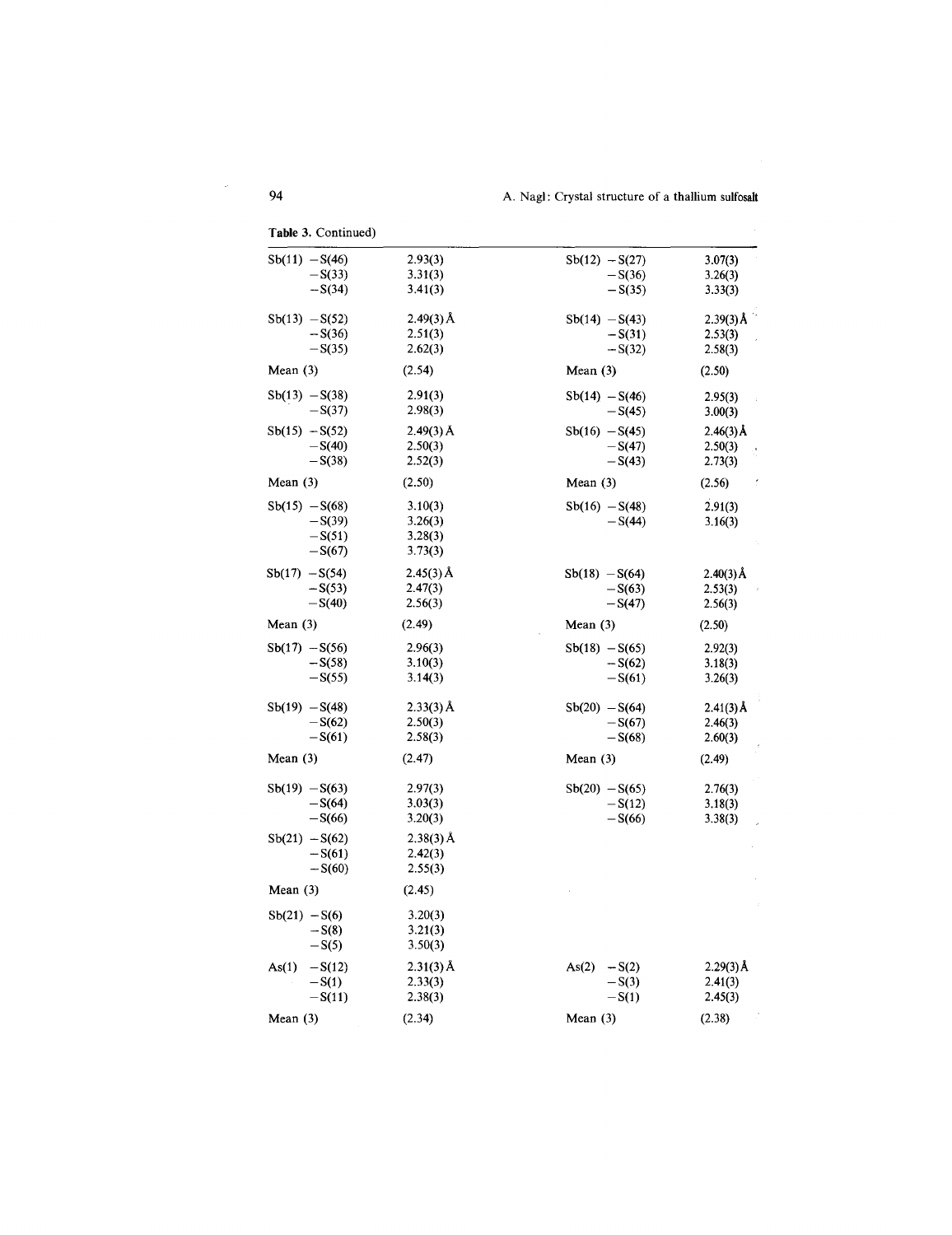| Table 3. (Continued) |             |                  |             |
|----------------------|-------------|------------------|-------------|
| As(3) $-S(18)$       | $2.24(3)$ Å | $As(4) - S(5)$   | $2.34(3)$ Å |
| $-S(3)$              | 2.38(3)     | $-S(7)$          | 2.38(3)     |
| $-S(4)$              | 2.41(3)     | $-S(6)$          | 2.44(3)     |
| Mean $(3)$           | (2.34)      | Mean $(3)$       | (2.39)      |
| $As(5) - S(8)$       | $2.31(3)$ Å | As(6) $-S(10)$   | $2.27(3)$ Å |
| $-S(9)$              | 2.41(3)     | $-S(26)$         | 2.30(3)     |
| $-S(7)$              | 2.45(3)     | $-S(9)$          | 2.45(3)     |
| Mean $(3)$           | (2.39)      | Mean $(3)$       | (2.34)      |
| As(7) $-S(27)$       | $2.23(3)$ Å | $As(8) - S(20)$  | $2.24(3)$ Å |
| $-S(28)$             | 2.31(3)     | $-S(22)$         | 2.27(3)     |
| $-S(13)$             | 2.37(3)     | $-S(19)$         | 2.29(3)     |
| Mean $(3)$           | (2.30)      | Mean $(3)$       | (2.27)      |
| As(9) $-S(29)$       | $2.27(3)$ Å | $As(10) - S(31)$ | $2.28(3)$ Å |
| $-S(16)$             | 2.27(3)     | $-S(32)$         | 2.31(3)     |
| $-S(30)$             | 2.31(3)     | $-S(41)$         | 2.33(3)     |
| Mean $(3)$           | (2.28)      | Mean $(3)$       | (2.31)      |
| As $(11) - S(34)$    | $2.29(3)$ Å | $As(12) - S(35)$ | $2.29(3)$ Å |
| $-S(33)$             | 2.30(3)     | $-S(50)$         | 2.30(3)     |
| $-S(23)$             | 2.32(3)     | $-S(36)$         | 2.32(3)     |
| Mean $(3)$           | (2.30)      | Mean $(3)$       | (2.30)      |
| $As(13) - S(51)$     | $2.20(3)$ Å | $As(14) - S(44)$ | $2.16(3)$ Å |
| $-S(37)$             | 2.32(3)     | $-S(46)$         | 2.26(3)     |
| $-S(38)$             | 2.36(3)     | $-S(45)$         | 2.35(3)     |
| Mean $(3)$           | (2.29)      | Mean $(3)$       | (2.26)      |
| $As(15) - S(55)$     | $2.26(3)$ Å | $As(16) - S(57)$ | $2.32(3)$ Å |
| $-S(56)$             | 2.28(3)     | $-S(55)$         | 2.41(3)     |
| $-S(39)$             | 2.30(3)     | $-S(59)$         | 2.41(3)     |
| Mean $(3)$           | (2.28)      | Mean $(3)$       | (2.38)      |
| $As(17) - S(59)$     | $2.32(3)$ Å | $As(18) - S(65)$ | $2.21(3)$ Å |
| $-S(56)$             | 2.33(3)     | $-S(67)$         | 2.37(3)     |
| $-S(60)$             | 2.45(3)     | $-S(63)$         | 2.40(3)     |
| Mean $(3)$           | (2.37)      | Mean $(3)$       | (2.33)      |
| $As(19) - S(53)$     | $2.31(3)$ Å |                  |             |
| $-S(54)$             | 2.37(3)     |                  |             |
| $-S(68)$             | 2.47(3)     |                  |             |
| Mean $(3)$           | (2.38)      |                  |             |
|                      |             |                  |             |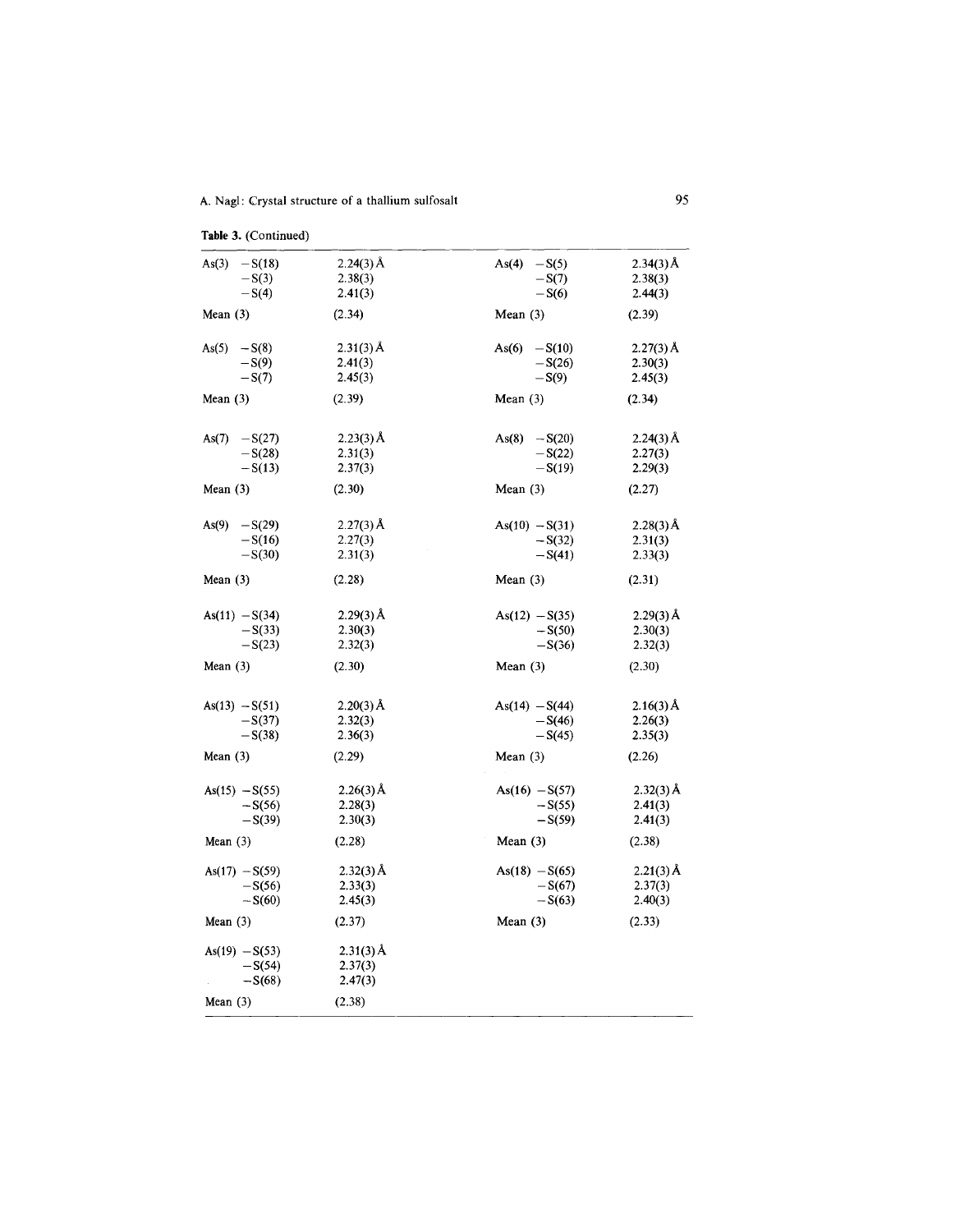| $S(14) - T1(1) - S(16)$ |                      | $85.2(7)^\circ$ | $S(13) - T1(2) - S(15)$ |          | $89.6(7)$ °     |
|-------------------------|----------------------|-----------------|-------------------------|----------|-----------------|
| $S(14) -$               | $-S(18)$             | 87.5(7)         | $S(13)$ –               | $-S(17)$ | 83.0(7)         |
| $S(16) -$               | $-S(18)$             | 81.5(7)         | $S(15) -$               | $-S(17)$ | 74.2(7)         |
| $S(13) -$               | $-S(15)$             | 85.0(7)         | $S(14) -$               | $-S(16)$ | 91.5(7)         |
| $S(13) -$               | $-S(17)$             | 87.3(7)         | $S(14) -$               | $-S(18)$ | 90.0(7)         |
| $S(15) -$               | $-S(17)$             | 73.5(7)         | $S(16)$ –               | $-S(18)$ | 85.5(7)         |
| $S(14) -$               | $-S(13)$             | 78.5(7)         | $S(13) -$               | $-S(14)$ | 81.4(7)         |
| $S(16) -$               | $-S(15)$             | 83.7(7)         | $S(15) -$               | $-S(16)$ | 69.7(7)         |
| $S(18) -$               | $-S(17)$             | 76.9(7)         | $S(17) -$               | $-S(18)$ | 77.5(7)         |
| $S(29) -$               | $-S(14)$             | 66.9(7)         | $S(30)$ –               | $-S(13)$ | 81.0(7)         |
| $S(29) -$               | $-S(13)$             | 81.8(7)         | $S(30)$ –               | $-S(14)$ | 68.5(7)         |
| $S(29) -$               | $-S(15)$             | 72.8(7)         | $S(30)$ –               | $-S(16)$ | 60.4(7)         |
| $S(29) -$               | $-S(16)$             | 58.9(6)         | $S(30) -$               | $-S(15)$ | 69.2(7)         |
| $S(19) -$               | $-S(16)$             | 61.1(6)         | $S(20) -$               | $-S(15)$ | 64.3(7)         |
| $S(19) -$               | $-S(15)$             | 72.5(7)         | $S(20) -$               | $-S(16)$ | 59.8(7)         |
| $S(19) -$               | $-S(17)$             | 64.2(7)         | $S(20)$ –               | $-S(18)$ | 60.1(6)         |
| $S(19) -$               | $-S(18)$             | 58.9(7)         | $S(20) -$               | $-S(17)$ | 62.1(6)         |
| $S(3) -$                | $-S(18)$             | 58.8(9)         | $S(4) -$                | $-S(17)$ | 75.1(7)         |
| $S(3) -$                | $-S(17)$             | 73.4(6)         | $S(4) -$                | $-S(18)$ | 62.7(6)         |
| $S(3) -$                | $-S(13)$             | 73.7(6)         | $S(4) -$                | $-S(14)$ | 69.3(7)         |
| $S(3) -$                | $-S(14)$             | 69.5(8)         | $S(4) -$                | $-S(13)$ | 71.2(8)         |
| $S(29)$ –               | $-S(19)$             | 112.2(7)        | $S(30) -$               | $-S(20)$ | 113.0(7)        |
| $S(29)$ –               | $-S(3)$              | 133.2(8)        | $S(30) -$               | $-S(4)$  | 132.0(8)        |
| $S(19) -$               | $-S(3)$              | 109.8(7)        | $S(20)$ –               | $-S(4)$  | 113.4(7)        |
|                         |                      |                 |                         |          |                 |
| $S(22) - T1(3) - S(24)$ |                      | 91.6(7)         | $S(21) - T(4) - S(23)$  |          | $87.4(7)^\circ$ |
| $S(22)$ –               | $-S(26)$             | 81.3(7)         | $S(21) -$               | $-S(25)$ | 86.9(7)         |
| $S(24) -$               | $-S(26)$             | 75.3(7)         | $S(23)$ –               | $-S(25)$ | 80.4(7)         |
| $S(21) -$               | $-S(23)$             | 92.1(7)         | $S(22)$ –               | $-S(24)$ | 82.8(7)         |
| $S(21) -$               | $-S(25)$             | 87.2(7)         | $S(22)$ –               | $-S(26)$ | 85.9(7)         |
| $S(23)$ –               | $-S(25)$             | 82.6(7)         | $S(24) -$               | $-S(26)$ | 75.0(7)         |
| $S(22)$ –               | $-S(21)$             | 79.4(7)         | $S(21)$ –               | $-S(22)$ | 83.5(7)         |
| $S(24) -$               | $-S(23)$             | 73.4(7)         | $S(23)$ –               | $-S(24)$ | 82.8(7)         |
| $S(26)$ –               | $-S(25)$             | 78.5(6)         | $S(25)$ –               | $-S(26)$ | 72.7(7)         |
| $S(33)$ —               | $-S(22)$             | $81.8(7)$ °     | $S(34)$ –               | $-S(21)$ | $68.3(7)^c$     |
| $S(33)$ –               | $-S(21)$             | 69.6(7)         | $S(34) -$               | $-S(22)$ | 82.9(7)         |
| $S(33) -$               | $-S(23)$             | 62.7(8)         | $S(34) -$               | $-S(24)$ | 74.5(7)         |
| $S(33)$ –               | $-S(24)$             | 71.7(7)         | $S(34) -$               | $-S(23)$ | 61.1(6)         |
| $S(27) -$               | $-S(24)$             | 66.1(7)         | $S(28) -$               | $-S(23)$ | 61.0(6)         |
| $S(27) -$               | $-S(23)$             | 60.9(7)         | $S(28) -$               | $-S(24)$ | 71.6(6)         |
| $S(27) -$               | $-S(25)$             | 58.8(7)         | $S(28) -$               | $-S(26)$ | 61.1(7)         |
| $S(27) -$               | $-S(26)$             | 63.8(6)         | $S(28) -$               | $-S(25)$ | 56.6(7)         |
| $S(9) -$                |                      |                 | $S(10) -$               | $-S(25)$ | 66.6(8)         |
|                         | $-S(26)$             | 57.9(9)         |                         |          |                 |
| $S(9) -$                | $-S(25)$             | 64.2(6)         | $S(10) -$               | $-S(26)$ | 61.2(7)         |
| $S(9) -$                |                      | 80.9(7)         | $S(10) -$               | $-S(22)$ | 67.3(7)         |
| $S(9) -$                | $-S(21)$<br>$-S(22)$ | 67.2(8)         | $S(10) -$               | $-S(21)$ | 78.5(7)         |
| $S(33)$ –               | $-S(27)$             | 116.3(7)        | $S(34) -$               | $-S(28)$ | 115.0(7)        |
| $S(33)$ —               | $-S(9)$              | 140.6(10)       | $S(34)$ –               | $-S(10)$ | 137.5(7)        |
| $S(27) -$               | $-S(9)$              | 103.1(7)        | $S(28)$ –               | $-S(10)$ | 107.0(7)        |

**Table 4.** Bond angles in the TI sulfosaIt. Standard deviations are given in parentheses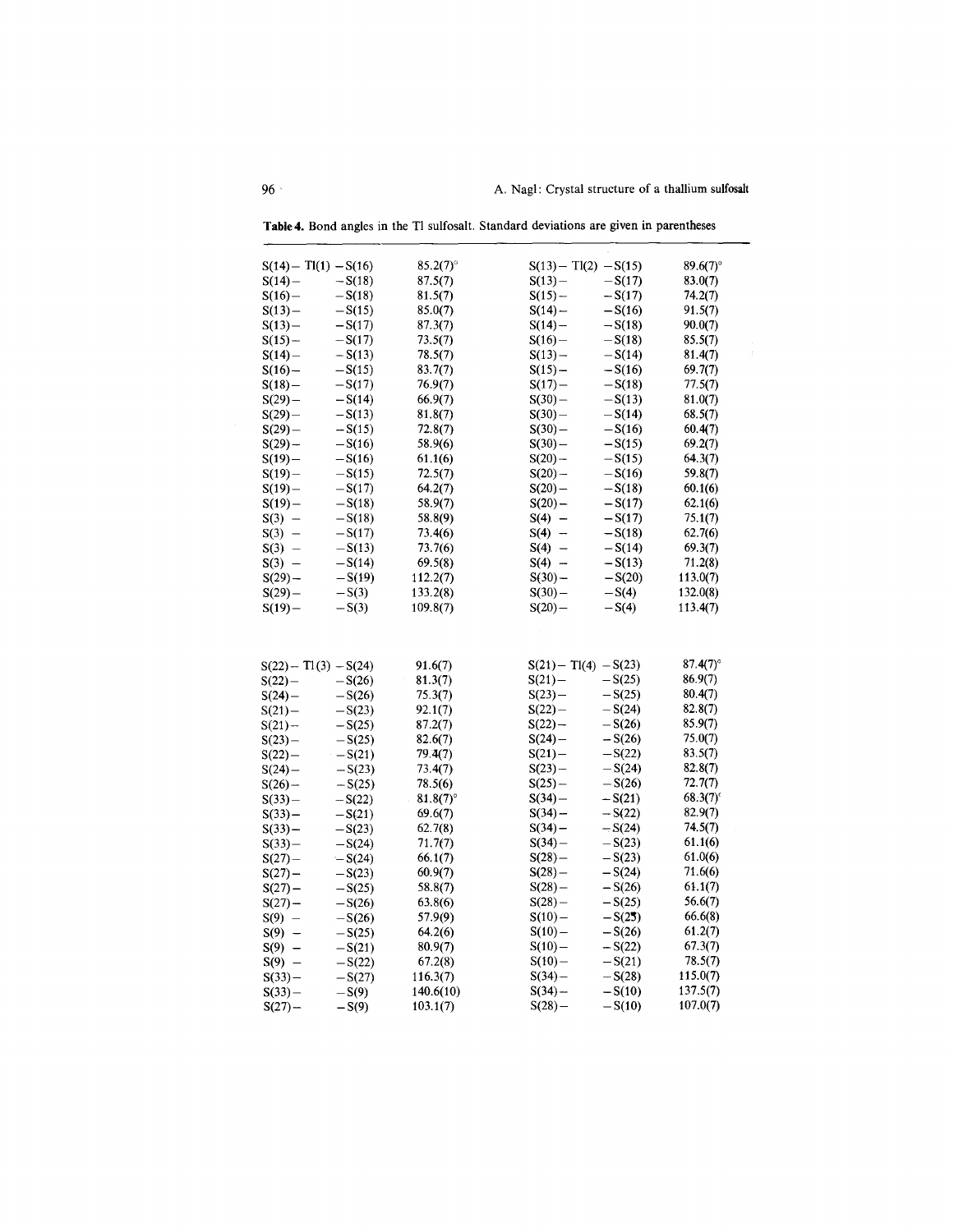|                        | Table 4. (Continued)    |                    |                         |                      |                     |
|------------------------|-------------------------|--------------------|-------------------------|----------------------|---------------------|
|                        | $S(41) - T1(5) - S(39)$ | $82.9(7)^\circ$    | $S(42) - T1(6) - S(40)$ |                      | $76.1(7)$ °         |
| $S(41) -$              | $-S(43)$                | 90.0(7)            | $S(42) -$               | $-S(44)$             | 82.1(7)             |
| $S(39) -$              | $-S(43)$                | 89.1(7)            | $S(40) -$               | $-S(44)$             | 85.6(7)             |
| $S(42) -$              | $-S(40)$                | 77.0(7)            | $S(41) -$               | $-S(39)$             | 79.4(7)             |
| $S(42)$ –              | $-S(44)$                | 88.9(8)            | $S(41) -$               | $-S(43)$             | 86.9(7)             |
| $S(40)$ –              | $-S(44)$                | 84.3(7)            | $S(39) -$               | $-S(43)$             | 84.4(7)             |
| $S(41)$ –              | $-S(42)$                | 72.1(7)            | $S(42) -$               | $-S(41)$             | 85.0(7)             |
| $S(39) -$              | $-S(40)$                | 76.8(7)            | $S(40)$ —               | $-S(39)$             | 75.7(6)             |
| $S(43)$ –              | $-S(44)$                | 81.0(7)            | $S(44) -$               | $-S(43)$             | 81.6(7)             |
| $S(37) -$              | $-S(41)$                | 60.9(7)            | $S(38) -$               | $-S(42)$             | 71.4(7)             |
| $S(37) -$              | $-S(42)$                | 65.5(7)            | $S(38) -$               | $-S(41)$             | 62.2(6)             |
| $S(37) -$              | $-S(40)$                | 62.4(6)            | $S(38)$ –               | $-S(39)$             | 60.6(6)             |
| $S(37) -$              | $-S(39)$                | 59.5(7)            | $S(38) -$               | $-S(40)$             | 62.2(7)             |
| $S(55)$ —              | $-S(39)$                | 59.0(7)            | $S(56)$ –               | $-S(40)$             | 67.4(6)             |
| $S(55)$ –              | $-S(40)$                | 73.6(7)            | $S(56) -$               | $-S(39)$             | 58.4(7)             |
| $S(55)$ –              | $-S(44)$                | 76.5(7)            | $S(56)$ –               | $-S(43)$             | 70.3(7)             |
| $S(55)$ —              | $-S(43)$                | 68.7(7)            | $S(56)$ –               | $-S(44)$             | 75.2(7)             |
| $S(31)$ —              | $-S(43)$                | 67.4(7)            | $S(32) -$               | $-S(44)$             | 80.9(8)             |
| $S(31) -$              | $-S(44)$                | 79.3(7)            | $S(32) -$               | $-S(43)$             | 69.0(7)             |
| $S(31)$ –              | $-S(42)$                | 70.1(7)            | $S(32) -$               | $-S(41)$             | 62.2(6)             |
| $S(31) -$              | $-S(41)$                | 61.8(7)            | $S(32)$ –               | $-S(42)$             | 73.1(8)             |
| $S(37) -$              | $-S(55)$                | 109.7(6)           | $S(38)$ –               | $-S(56)$             | 107.0(7)            |
| $S(37)$ —              | $-S(31)$                | 115.0(7)           | $S(38) -$               | $-S(32)$             | 115.1(7)            |
| $S(55)$ –              | $-S(31)$                | 132.3(8)           | $S(56)$ –               | $-S(32)$             | 135.2(8)            |
|                        |                         |                    |                         |                      |                     |
|                        | $S(49) - T1(7) - S(47)$ | $75.8(7)$ °        | $S(50) - T1(8) - S(48)$ |                      | $88.5(7)$ °         |
| S(49) —                | $-S(51)$                | 79.7(7)            | $S(50) -$               | $-S(52)$             | 94.7(7)             |
| $S(47) -$              | $-S(51)$                | 88.4(7)            | $S(48) -$               | $-S(52)$             | 91.7(6)             |
| $S(50)$ —              | $-S(48)$                | 84.8(6)            | $S(49) -$               | $-S(47)$             | 72.3(7)             |
| $S(50)$ —              | $-S(52)$                | 84.7(6)            | $S(49) -$               | $-S(51)$             | 85.5(7)             |
| $S(48) -$              | $-S(52)$                | 87.4(6)            | $S(47) -$               | $-S(51)$             | 79.9(7)             |
| S(49) —                | $-S(50)$                | 86.2(7)            | $S(50) -$               | $-S(49)$             | 71.8(7)             |
| $S(47) -$              | $-S(48)$                | 71.1(6)            | $S(48) -$               | $-S(47)$             | 79.2(6)             |
| $S(51)$ —              | $-S(52)$                | 81.3(6)            | $S(52) -$               | $-S(51)$             | 78.6(7)             |
| $S(45)$ —              | $-S(49)$                | 74.8(7)            | $S(46) -$               | $-S(50)$             | 61.0(7)             |
| $S(45)$ —              | $-S(50)$                | 63.8(6)            | $S(46) -$               | $-S(49)$             | 64.2(7)             |
| $S(45) -$              | $-S(48)$                | 57.8(6)            | $S(46) -$               | $-S(47)$             | 64.8(6)             |
| $S(45)$ –<br>$S(63)$ — | $-S(47)$                | 62.3(7)            | $S(46)$ –               | $-S(48)$             | 62.1(7)             |
|                        | $-S(47)$<br>$-S(48)$    | 65.2(7)            | $S(64) -$               | $-S(48)$             | 64.2(5)             |
| $S(63) -$<br>$S(63) -$ | $-S(52)$                | 66.3(8)            | $S(64) -$               | $-S(47)$             | 59.2(9)             |
| $S(63) -$              |                         | 74.2(7)            | $S(64) -$               | $-S(51)$             | 69.4(7)             |
| $S(35)$ –              | $-S(51)$<br>$-S(51)$    | 67.1(7)<br>78.6(7) | $S(64)$ –<br>$S(36)$ –  | $-S(52)$<br>$-S(52)$ | 81.4(7)<br>67.7(7)  |
| $S(35)$ —              | $-S(52)$                | 67.4(6)            | $S(36)$ –               | $-S(51)$             |                     |
| $S(35)$ –              |                         |                    |                         |                      | 76.0(7)             |
| $S(35) -$              | $-S(50)$<br>$-S(49)$    | 59.6(6)<br>74.1(7) | $S(36)$ –               | $-S(49)$<br>$-S(50)$ | 71.3(7)             |
| $S(45)$ –              | $-S(63)$                | 111.8(7)           | $S(36)$ –<br>$S(46)$ –  | $-S(64)$             | 62.7(7)<br>106.6(7) |
| $S(45) -$              | $-S(35)$                | 116.0(7)           | $S(46) -$               | $-S(36)$             | 115.9(6)            |
| $S(63)$ –              | $-S(35)$                | 131.4(7)           | $S(64) -$               | $-S(36)$             | 137.3(9)            |
|                        |                         |                    |                         |                      |                     |

 $\label{eq:2.1} \frac{1}{\sqrt{2}}\int_{\mathbb{R}^3}\frac{1}{\sqrt{2}}\left(\frac{1}{\sqrt{2}}\right)^2\left(\frac{1}{\sqrt{2}}\right)^2\left(\frac{1}{\sqrt{2}}\right)^2\left(\frac{1}{\sqrt{2}}\right)^2\left(\frac{1}{\sqrt{2}}\right)^2\left(\frac{1}{\sqrt{2}}\right)^2\left(\frac{1}{\sqrt{2}}\right)^2.$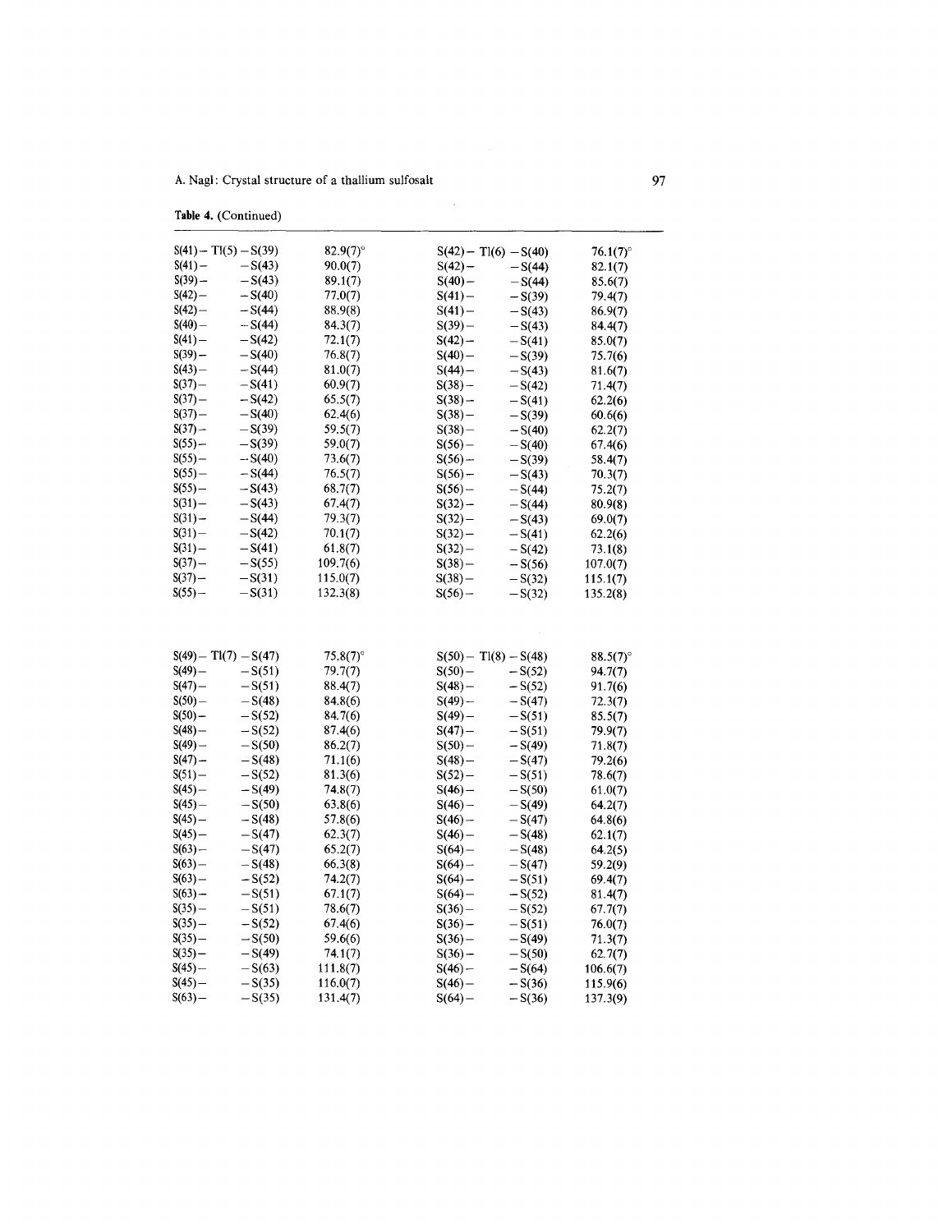**Table 4.** (Continued)

| $S(2) - Pb(1) - S(26)$  |          | $79.1(8)$ °  | $S(7) - Pb(2) - S(17)$  |          | $73.8(8)$ °   |
|-------------------------|----------|--------------|-------------------------|----------|---------------|
| $S(2) -$                | $-S(14)$ | 78.4(7)      | $S(7) -$                | $-S(21)$ | 58.4(7)       |
| $S(26) -$               | $-S(14)$ | 74.7(7)      | $S(17) -$               | $-S(21)$ | 70.1(8)       |
| $S(1) -$                | $-S(25)$ | 87.9(8)      | $S(8) -$                | $-S(18)$ | 75.1(8)       |
| $S(1) -$                | $-S(13)$ | 68.3(9)      | $S(8) -$                | $-S(22)$ | 72.4(9)       |
| $S(25)$ –               | $-S(13)$ | 84.3(8)      | $S(18) -$               | $-S(22)$ | 85.3(8)       |
| $S(2) -$                | $-S(1)$  | 68.7(8)      | $S(7) -$                | $-S(8)$  | 90.2(7)       |
| $S(26)$ –               | $-S(25)$ | 95.6(8)      | $S(17) -$               | $-S(18)$ | 95.7(8)       |
| $S(14) -$               | $-S(13)$ | 90.9(8)      | $S(21) -$               | $-S(22)$ | 93.7(8)       |
| $S(27) -$               | $-S(26)$ | 78.6(7)      | $S(5) -$                | $-S(7)$  | 61.8(9)       |
| $S(27) -$               | $-S(25)$ | 70.8(9)      | $S(5) -$                | $-S(8)$  | 64.1(5)       |
| $S(27) -$               | $-S(13)$ | 73.8(9)      | $S(5) -$                | $-S(18)$ | 81.8(7)       |
| $S(27) -$               | $-S(14)$ | 79.6(7)      | $S(5) -$                | $-S(17)$ | 75.5(8)       |
|                         |          |              | $S(20)$ –               | $-S(17)$ | 76.1(7)       |
|                         |          |              | $S(20) -$               | $-S(18)$ | 74.7(9)       |
|                         |          |              | $S(20)$ -               | $-S(22)$ | 72.8(9)       |
|                         |          |              | $S(20) -$               | $-S(21)$ | 77.4(7)       |
|                         |          |              | $S(5) -$                | $-S(20)$ | 140.8(11)     |
|                         |          |              |                         |          |               |
| $S(67) -$               | $-S(39)$ | 79.6(7)      | $S(60)$ –               | $-S(48)$ | 78.6(7)°      |
| $S(67) -$               | $-S(51)$ | 78.7(8)      | $S(60)$ –               | $-S(44)$ | 69.1(8)       |
| $S(39) -$               | $-S(51)$ | 91.1(8)      | $S(48) -$               | $-S(44)$ | 80.5(8)       |
| $S(68) -$               | $-S(40)$ | 71.4(8)      | $S(59) -$               | $-S(47)$ | 81.3(7)       |
| $S(68) -$               | $-S(52)$ | 57.8(7)      | $S(59) -$               | $-S(43)$ | 81.6(8)       |
| $S(40) -$               | $-S(52)$ | 67.9(8)      | $S(47) -$               | $-S(43)$ | 74.4(8)       |
| $S(67) -$               | $-S(68)$ | 88.5(7)      | $S(60) -$               | $-S(59)$ | 68.9(8)       |
| $S(39)$ –               | $-S(40)$ | 92.7(8)      | $S(48) -$               | $-S(47)$ | 98.3(7)       |
| $S(51) -$               | $-S(52)$ | 91.6(8)      | $S(44) -$               | $-S(43)$ | 93.5(8)       |
| $S(54) -$               | $-S(67)$ | 64.5(6)      | $S(61)$ –               | $-S(60)$ | 57.9(7)       |
| S(54)                   | $-S(68)$ | 61.9(9)      | $S(61) -$               | $-S(59)$ | 57.9(6)       |
| $S(54) -$               | $-S(60)$ | 70.0(7)      | $S(61) -$               | $-S(47)$ | 86.1(7)       |
| $S(54) -$               | $-S(39)$ | 81.9(7)      | $S(61) -$               | $-S(48)$ | 63.6(7)       |
| $S(37) -$               | $-S(39)$ | 71.8(9)      | $S(46) -$               | $-S(48)$ | 74.2(8)       |
| $S(37) -$               | $-S(40)$ | 77.3(7)      | $S(46)$ –               | $-S(47)$ | 79.4(7)       |
| $S(37) -$               | $-S(52)$ | 77.0(7)      | $S(46) -$               | $-S(43)$ | 81.0(7)       |
| $S(37) -$               | $-S(51)$ | 72.7(9)      | $S(46) -$               | $-S(44)$ | 70.3(9)       |
| $S(63)$ –               | $-S(51)$ | 65.6(7)      | $S(61) -$               | $-S(46)$ | 132.7(7)      |
| $S(63)$ –               | $-S(52)$ | 74.1(6)      |                         |          |               |
| $S(63)$ –               | $-S(68)$ | 57.7(6)      |                         |          |               |
| $S(63) -$               | $-S(67)$ | 60.7(6)      |                         |          |               |
| $S(54) -$               | $-S(37)$ | 136.7(10)    |                         |          |               |
| $S(54) -$               | $-S(63)$ | 95.2(6)      |                         |          |               |
| $S(37) -$               | $-S(63)$ | 127.6(8)     |                         |          |               |
| $S(58) - Sb(1) - S(4)$  |          | 96.3(9)°     | $S(6) - Sb(2) - S(5)$   |          | 84.9(9)°      |
| $S(58) -$               | $-S(2)$  | 90.4(9)      | $S(6) -$                | $-S(17)$ | 100.3(9)      |
| $S(4) -$                | $-S(2)$  | 90.9(9)      | $S(5) -$                | $-S(17)$ | 93.6(9)       |
| Mean $(3)$              |          | (92.5)       | Mean $(3)$              |          | (92.9)        |
| $S(66) - Sb(3) - S(10)$ |          | $90.8(10)$ ° | $S(12) - Sb(4) - S(25)$ |          | $107.1(10)$ ° |
| $S(66)$ –               | $-S(8)$  | 91.1(10)     | $S(12) -$               | $-S(11)$ | 88.1(9)       |
| $S(10) -$               | $-S(8)$  | 92.9(9)      | $S(25) -$               | $-S(11)$ | 94.2(9)       |
| Mean $(3)$              |          | (91.6)       | Mean $(3)$              |          | (96.5)        |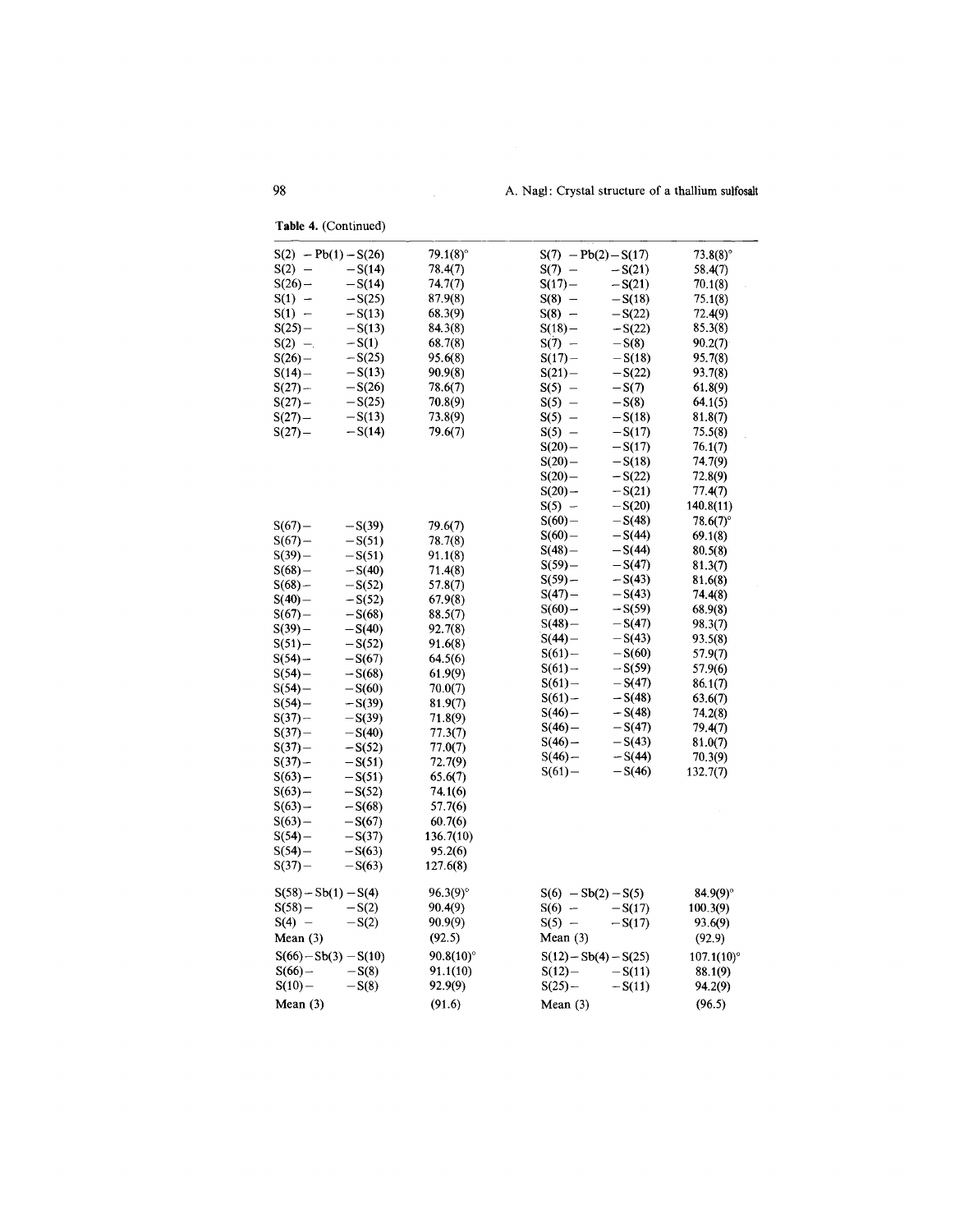**Table4.** Continued}

| $S(19) - Sb(5) - S(17)$  | 84.1(9)°             | $S(28) - Sb(6) - S(25)$  | $77.9(8)$ °      |
|--------------------------|----------------------|--------------------------|------------------|
| $S(19) -$<br>$-S(21)$    | 86.7(9)              | $S(28)$ –<br>$-S(26)$    | 81.0(9)          |
| $S(17) -$<br>$-S(21)$    | 84.2(9)              | $S(25)$ –<br>$-S(26)$    | 93.1(9)          |
| Mean $(3)$               | (85.0)               | Mean $(3)$               | (84.0)           |
| $S(14) - Sb(7) - S(29)$  | 97.2(10)°            | $S(21) - Sb(8) - S(34)$  | $97.3(9)$ °      |
| $S(14)$ –<br>$-S(30)$    | 96.1(9)              | $S(21)$ –<br>$-S(33)$    | 96.3(9)          |
| $S(29) -$<br>$-S(30)$    | 83.3(9)              | $S(34) -$<br>$-S(33)$    | 82.6(8)          |
| Mean $(3)$               | (92.2)               | Mean $(3)$               | (92.1)           |
| $S(41) - Sb(9) - S(42)$  | $100.7(10)$ °        | $S(42) - Sb(10) - S(16)$ | $94.1(9)^\circ$  |
| $S(41) -$<br>$-S(15)$    | 94.5(9)              | $S(42) -$<br>$-S(15)$    | 89.2(10)         |
| $S(42) -$<br>$-S(15)$    | 85.6(10)             | $S(16)$ –<br>$-S(15)$    | 99.7(10)         |
| Mean $(3)$               | (93.6)               | Mean $(3)$               | (94.3)           |
| $S(50) - Sb(11) - S(49)$ | $100.1(10)$ °        | $S(24) - Sb(12) - S(23)$ | $99.7(10)$ °     |
| $S(50)$ —<br>$-S(24)$    | 93.1(9)              | $S(24) -$<br>$-S(49)$    | 86.8(9)          |
| $S(49) -$<br>$-S(24)$    | 88.1(9)              | $S(23)$ –<br>$-S(49)$    | 93.8(9)          |
| Mean $(3)$               | (93.8)               | Mean $(3)$               | (93.4)           |
| $S(52) - Sb(13) - S(36)$ | $96.6(9)$ °          | $S(43) - Sb(14) - S(31)$ | $98.8(9)$ °      |
| $-S(35)$                 | 94.5(9)              | $S(43)$ –                |                  |
| $S(52) -$                |                      | $-S(32)$                 | 95.7(10)         |
| $S(36)$ –<br>$-S(35)$    | 84.5(8)              | $S(31) -$<br>$-S(32)$    | 83.9(9)          |
| Mean $(3)$               | (91.9)               | Mean $(3)$               | (92.8)           |
| $S(52) - Sb(15) - S(40)$ | $90.2(9)$ °          | $S(45) - Sb(16) - S(47)$ | $83.9(9)^\circ$  |
| $S(52) -$<br>$-S(38)$    | 88.6(9)              | S(45)<br>$-S(43)$        | 88.0(9)          |
| $S(40) -$<br>$-S(38)$    | 88.2(9)              | $S(47) -$<br>$-S(43)$    | 89.3(9)          |
| Mean $(3)$               | (89.0)               | Mean $(3)$               | (87.1)           |
| $S(54) - Sb(17) - S(53)$ | 83.8(9)°             | $S(64) - Sb(18) - S(63)$ | $92.0(9)^\circ$  |
| $S(54) -$<br>$-S(40)$    | 95.0(10)             | $S(64) -$<br>$-S(47)$    | 89.6(9)          |
| $S(53)$ –<br>$-S(40)$    | 96.3(9)              | $S(63)$ –<br>$-S(47)$    | 88.1(9)          |
| Mean $(3)$               | (91.7)               | Mean $(3)$               | (89.9)           |
| $S(48) - Sb(19) - S(62)$ | 93.6(9) <sup>o</sup> | $S(64) - Sb(20) - S(67)$ | $95.9(10)$ °     |
| $S(48) -$<br>$-S(61)$    | 96.4(10)             | $S(64)$ –<br>$-S(68)$    | 87.5(10)         |
| $S(62) -$<br>$-S(61)$    | 81.9(9)              | $S(67)$ –<br>$-S(68)$    | 96.4(9)          |
| Mean $(3)$               | (90.6)               | Mean $(3)$               | (93.3)           |
| $S(62) - Sb(21) - S(61)$ | $87.9(9)^\circ$      |                          |                  |
| $-S(60)$<br>$S(62) -$    | 95.7(10)             |                          |                  |
| $S(61) -$<br>$-S(60)$    | 84.8(10)             |                          |                  |
| Mean $(3)$               | (89.5)               |                          |                  |
|                          |                      |                          |                  |
| $S(12) - As(1) - S(1)$   | $100.8(12)^\circ$    | $S(2) - As(2) - S(3)$    | $96.4(10)^\circ$ |
| $S(12) -$<br>$-S(11)$    | 97.1(11)             | $S(2) -$<br>$-S(1)$      | 97.1(11)         |
| $S(1) -$<br>$-S(11)$     | 97.6(11)             | $S(3) -$<br>$-S(1)$      | 86.7(10)         |
| Mean $(3)$               | (98.5)               | Mean $(3)$               | (93.4)           |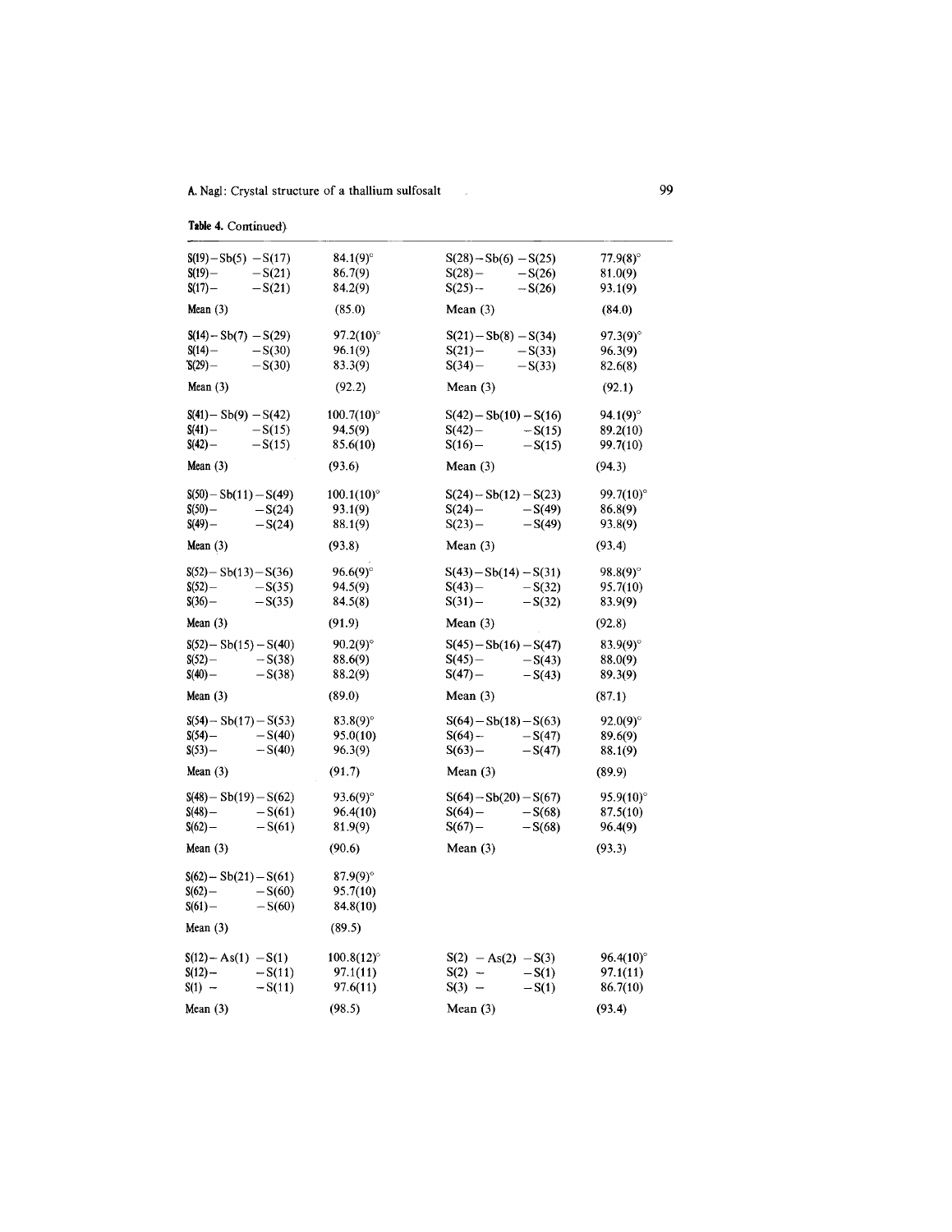| $S(18) - As(3) - S(3)$<br>$91.2(10)$ °<br>$S(5) - As(4) - S(7)$<br>99.7(11)°<br>$S(18) -$<br>$-S(4)$<br>98.2(11)<br>$S(5)$ –<br>$-S(6)$<br>92.7(10)<br>$S(3) -$<br>$-S(4)$<br>96.1(10)<br>$S(7) -$<br>$-S(6)$<br>93.7(11)<br>Mean $(3)$<br>(95.2)<br>(95.4)<br>Mean $(3)$<br>$S(8) - As(5) - S(9)$<br>96.2(10)°<br>$S(10) - As(6) - S(26)$<br>$96.6(11)$ °<br>$-S(7)$<br>96.6(10)<br>$S(8) -$<br>$S(10)$ –<br>$-S(9)$<br>98.1(11)<br>$S(9) -$<br>$-S(7)$<br>87.7(11)<br>S(26)<br>$-S(9)$<br>90.6(11)<br>Mean $(3)$<br>(93.5)<br>Mean $(3)$<br>(95.1)<br>$101.8(11)^\circ$<br>$97.5(11)^\circ$<br>$S(27) - As(7) - S(28)$<br>$S(20) - As(8)$<br>$-S(22)$<br>$S(27)$ –<br>$-S(13)$<br>95.9(11)<br>$S(20)$ –<br>$-S(19)$<br>101.4(11)<br>$-S(13)$<br>$S(22)$ –<br>$-S(19)$<br>$S(28)$ –<br>93.8(11)<br>96.5(11)<br>(97.2)<br>(98.5)<br>Mean $(3)$<br>Mean $(3)$<br>$S(29) - As(9) - S(16)$<br>$98.4(11)^\circ$<br>$S(31) - As(10) - S(32)$<br>$96.3(11)$ °<br>$S(29)$ –<br>$-S(30)$<br>94.0(11)<br>$S(31)$ –<br>$-S(41)$<br>99.4(10)<br>$S(16)$ –<br>$-S(30)$<br>95.0(10)<br>$S(32)$ -<br>$-S(41)$<br>93.8(10)<br>Mean $(3)$<br>(95.8)<br>Mean $(3)$<br>(96.5)<br>$S(34) - As(11) - S(33)$<br>$93.2(10)^\circ$<br>$S(35) - As(12) - S(50)$<br>$93.3(10)^\circ$<br>$S(34)$ –<br>$-S(23)$<br>97.9(10)<br>$S(35) -$<br>$-S(36)$<br>96.9(10)<br>$S(33)$ –<br>$-S(23)$<br>95.4(10)<br>$S(50)$ –<br>$-S(36)$<br>97.3(10)<br>(95.8)<br>Mean $(3)$<br>(95.5)<br>Mean $(3)$<br>$S(51) - As(13) - S(37)$<br>98.6(10)°<br>$S(44) - As(14) - S(46)$<br>$101.0(11)$ °<br>$S(51) -$<br>$-S(38)$<br>99.9(11)<br>$S(44) -$<br>$-S(45)$<br>96.8(12)<br>$S(37) -$<br>$-S(38)$<br>102.1(11)<br>$S(46)$ –<br>98.3(11)<br>$-S(45)$<br>Mean $(3)$<br>(100.2)<br>Mean $(3)$<br>98.7)<br>$S(55) - As(15) - S(56)$<br>97.8(11)°<br>$S(57) - As(16) - S(55)$<br>$96.1(10)$ °<br>$-S(39)$<br>$S(55)$ –<br>93.6(11)<br>$S(57) -$<br>$-S(59)$<br>91.5(10)<br>$-S(39)$<br>$S(56)$ –<br>94.3(11)<br>$S(55) -$<br>$-S(59)$<br>95.7(10)<br>Mean $(3)$<br>95.2)<br>Mean $(3)$<br>(94.4)<br>$S(59) - As(17) - S(56)$<br>$97.5(11)^\circ$<br>$S(65) - As(18) - S(67)$<br>95.5(11)°<br>$S(59) -$<br>$-S(60)$<br>98.7(11)<br>$S(65)$ –<br>96.9(11)<br>$-S(63)$<br>$S(56)$ –<br>$-S(60)$<br>$S(67)$ –<br>98.7(10)<br>87.2(11)<br>$-S(63)$<br>(97.0)<br>Mean $(3)$<br>(94.5)<br>Mean $(3)$<br>$89.2(10)^\circ$<br>$S(53) - As(19) - S(54)$<br>$S(53) -$<br>$-S(68)$<br>90.4(10)<br>$S(54) -$<br>$-S(68)$<br>95.3(11)<br>91.6)<br>Mean $(3)$ | rable 4. (Continued) |  |  |
|--------------------------------------------------------------------------------------------------------------------------------------------------------------------------------------------------------------------------------------------------------------------------------------------------------------------------------------------------------------------------------------------------------------------------------------------------------------------------------------------------------------------------------------------------------------------------------------------------------------------------------------------------------------------------------------------------------------------------------------------------------------------------------------------------------------------------------------------------------------------------------------------------------------------------------------------------------------------------------------------------------------------------------------------------------------------------------------------------------------------------------------------------------------------------------------------------------------------------------------------------------------------------------------------------------------------------------------------------------------------------------------------------------------------------------------------------------------------------------------------------------------------------------------------------------------------------------------------------------------------------------------------------------------------------------------------------------------------------------------------------------------------------------------------------------------------------------------------------------------------------------------------------------------------------------------------------------------------------------------------------------------------------------------------------------------------------------------------------------------------------------------------------------------------------------------------------------------------------------------------------------------------------------------------------------------------------------------------------------------------------------------------------------------------------------------------------------------------------------------------------|----------------------|--|--|
|                                                                                                                                                                                                                                                                                                                                                                                                                                                                                                                                                                                                                                                                                                                                                                                                                                                                                                                                                                                                                                                                                                                                                                                                                                                                                                                                                                                                                                                                                                                                                                                                                                                                                                                                                                                                                                                                                                                                                                                                                                                                                                                                                                                                                                                                                                                                                                                                                                                                                                  |                      |  |  |
|                                                                                                                                                                                                                                                                                                                                                                                                                                                                                                                                                                                                                                                                                                                                                                                                                                                                                                                                                                                                                                                                                                                                                                                                                                                                                                                                                                                                                                                                                                                                                                                                                                                                                                                                                                                                                                                                                                                                                                                                                                                                                                                                                                                                                                                                                                                                                                                                                                                                                                  |                      |  |  |
|                                                                                                                                                                                                                                                                                                                                                                                                                                                                                                                                                                                                                                                                                                                                                                                                                                                                                                                                                                                                                                                                                                                                                                                                                                                                                                                                                                                                                                                                                                                                                                                                                                                                                                                                                                                                                                                                                                                                                                                                                                                                                                                                                                                                                                                                                                                                                                                                                                                                                                  |                      |  |  |
|                                                                                                                                                                                                                                                                                                                                                                                                                                                                                                                                                                                                                                                                                                                                                                                                                                                                                                                                                                                                                                                                                                                                                                                                                                                                                                                                                                                                                                                                                                                                                                                                                                                                                                                                                                                                                                                                                                                                                                                                                                                                                                                                                                                                                                                                                                                                                                                                                                                                                                  |                      |  |  |
|                                                                                                                                                                                                                                                                                                                                                                                                                                                                                                                                                                                                                                                                                                                                                                                                                                                                                                                                                                                                                                                                                                                                                                                                                                                                                                                                                                                                                                                                                                                                                                                                                                                                                                                                                                                                                                                                                                                                                                                                                                                                                                                                                                                                                                                                                                                                                                                                                                                                                                  |                      |  |  |
|                                                                                                                                                                                                                                                                                                                                                                                                                                                                                                                                                                                                                                                                                                                                                                                                                                                                                                                                                                                                                                                                                                                                                                                                                                                                                                                                                                                                                                                                                                                                                                                                                                                                                                                                                                                                                                                                                                                                                                                                                                                                                                                                                                                                                                                                                                                                                                                                                                                                                                  |                      |  |  |
|                                                                                                                                                                                                                                                                                                                                                                                                                                                                                                                                                                                                                                                                                                                                                                                                                                                                                                                                                                                                                                                                                                                                                                                                                                                                                                                                                                                                                                                                                                                                                                                                                                                                                                                                                                                                                                                                                                                                                                                                                                                                                                                                                                                                                                                                                                                                                                                                                                                                                                  |                      |  |  |
|                                                                                                                                                                                                                                                                                                                                                                                                                                                                                                                                                                                                                                                                                                                                                                                                                                                                                                                                                                                                                                                                                                                                                                                                                                                                                                                                                                                                                                                                                                                                                                                                                                                                                                                                                                                                                                                                                                                                                                                                                                                                                                                                                                                                                                                                                                                                                                                                                                                                                                  |                      |  |  |
|                                                                                                                                                                                                                                                                                                                                                                                                                                                                                                                                                                                                                                                                                                                                                                                                                                                                                                                                                                                                                                                                                                                                                                                                                                                                                                                                                                                                                                                                                                                                                                                                                                                                                                                                                                                                                                                                                                                                                                                                                                                                                                                                                                                                                                                                                                                                                                                                                                                                                                  |                      |  |  |
|                                                                                                                                                                                                                                                                                                                                                                                                                                                                                                                                                                                                                                                                                                                                                                                                                                                                                                                                                                                                                                                                                                                                                                                                                                                                                                                                                                                                                                                                                                                                                                                                                                                                                                                                                                                                                                                                                                                                                                                                                                                                                                                                                                                                                                                                                                                                                                                                                                                                                                  |                      |  |  |
|                                                                                                                                                                                                                                                                                                                                                                                                                                                                                                                                                                                                                                                                                                                                                                                                                                                                                                                                                                                                                                                                                                                                                                                                                                                                                                                                                                                                                                                                                                                                                                                                                                                                                                                                                                                                                                                                                                                                                                                                                                                                                                                                                                                                                                                                                                                                                                                                                                                                                                  |                      |  |  |
|                                                                                                                                                                                                                                                                                                                                                                                                                                                                                                                                                                                                                                                                                                                                                                                                                                                                                                                                                                                                                                                                                                                                                                                                                                                                                                                                                                                                                                                                                                                                                                                                                                                                                                                                                                                                                                                                                                                                                                                                                                                                                                                                                                                                                                                                                                                                                                                                                                                                                                  |                      |  |  |
|                                                                                                                                                                                                                                                                                                                                                                                                                                                                                                                                                                                                                                                                                                                                                                                                                                                                                                                                                                                                                                                                                                                                                                                                                                                                                                                                                                                                                                                                                                                                                                                                                                                                                                                                                                                                                                                                                                                                                                                                                                                                                                                                                                                                                                                                                                                                                                                                                                                                                                  |                      |  |  |
|                                                                                                                                                                                                                                                                                                                                                                                                                                                                                                                                                                                                                                                                                                                                                                                                                                                                                                                                                                                                                                                                                                                                                                                                                                                                                                                                                                                                                                                                                                                                                                                                                                                                                                                                                                                                                                                                                                                                                                                                                                                                                                                                                                                                                                                                                                                                                                                                                                                                                                  |                      |  |  |
|                                                                                                                                                                                                                                                                                                                                                                                                                                                                                                                                                                                                                                                                                                                                                                                                                                                                                                                                                                                                                                                                                                                                                                                                                                                                                                                                                                                                                                                                                                                                                                                                                                                                                                                                                                                                                                                                                                                                                                                                                                                                                                                                                                                                                                                                                                                                                                                                                                                                                                  |                      |  |  |
|                                                                                                                                                                                                                                                                                                                                                                                                                                                                                                                                                                                                                                                                                                                                                                                                                                                                                                                                                                                                                                                                                                                                                                                                                                                                                                                                                                                                                                                                                                                                                                                                                                                                                                                                                                                                                                                                                                                                                                                                                                                                                                                                                                                                                                                                                                                                                                                                                                                                                                  |                      |  |  |
|                                                                                                                                                                                                                                                                                                                                                                                                                                                                                                                                                                                                                                                                                                                                                                                                                                                                                                                                                                                                                                                                                                                                                                                                                                                                                                                                                                                                                                                                                                                                                                                                                                                                                                                                                                                                                                                                                                                                                                                                                                                                                                                                                                                                                                                                                                                                                                                                                                                                                                  |                      |  |  |
|                                                                                                                                                                                                                                                                                                                                                                                                                                                                                                                                                                                                                                                                                                                                                                                                                                                                                                                                                                                                                                                                                                                                                                                                                                                                                                                                                                                                                                                                                                                                                                                                                                                                                                                                                                                                                                                                                                                                                                                                                                                                                                                                                                                                                                                                                                                                                                                                                                                                                                  |                      |  |  |

**Table 4.** (Continued)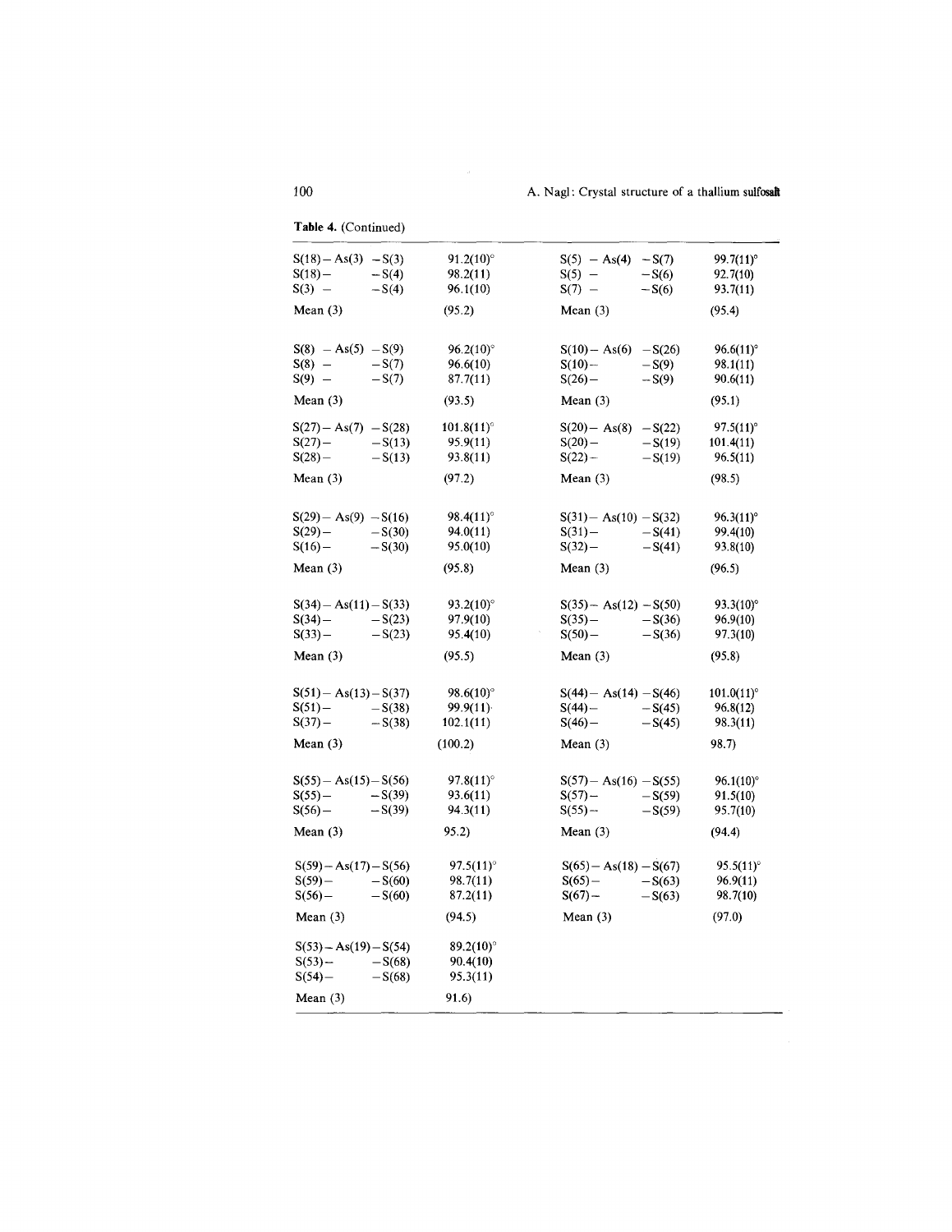

Fig.1. Perspective view of the structure of  $T_{18}Pb_4Sb_{21}As_{19}S_{68}$  as seen looking along the *a* direction in the center of the cell



Fig. 2. Perspectivic view of the Tl, Pb network at  $y \sim 0.3$ 

Tl atoms are connected via their common prismatic bases alternately by one shorter (4.13, 4.15, 4.13, and 4.08 Å) and one longer (4.42, 4.40, 4.42, and 4.47Å)  $T1-T1$  distance.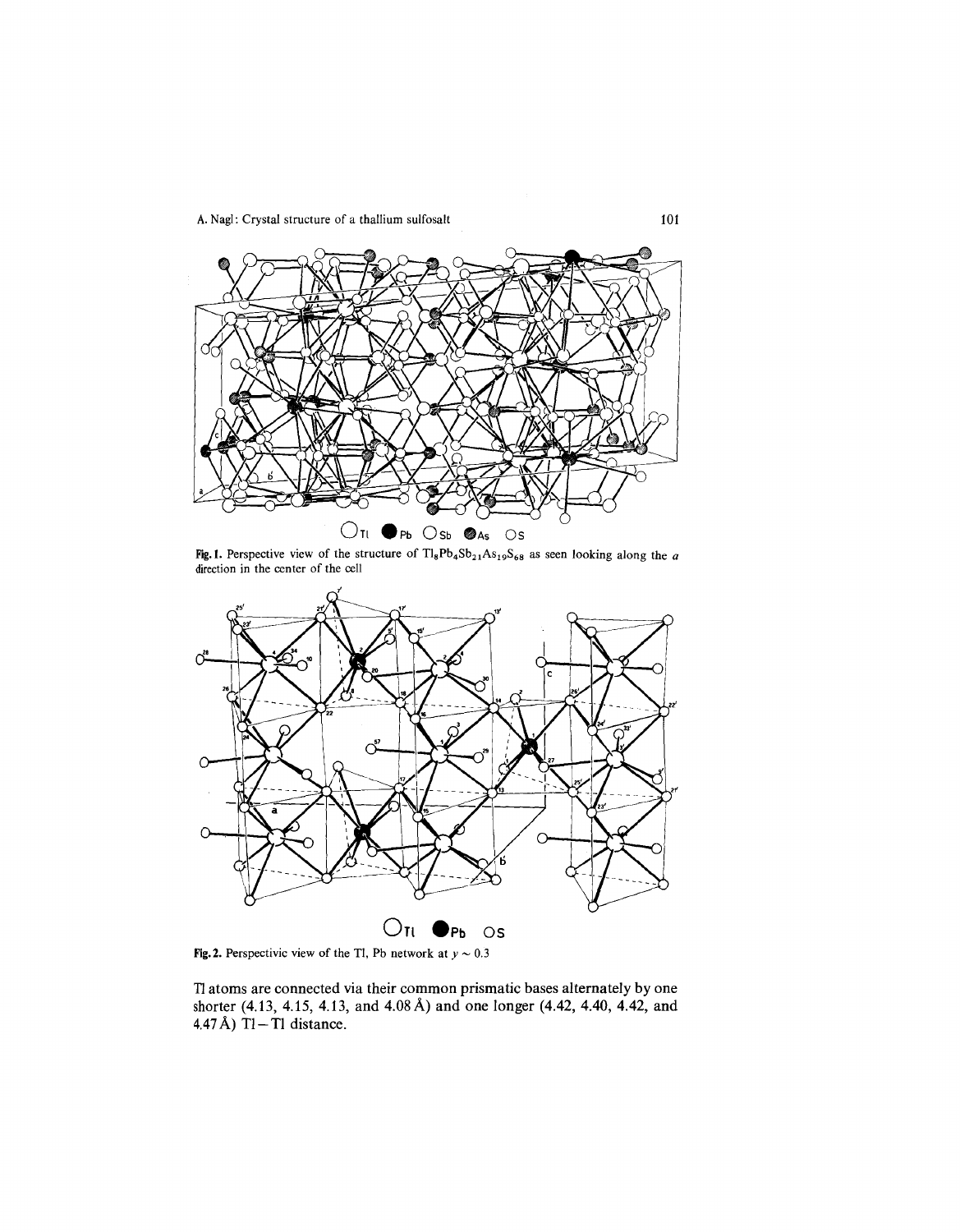.



Fig. 3. Perspectivic view of the Tl, Pb network at  $y \sim 0.7$ 

The Pb atoms are seven-coordinated in  $Pb(1)$ , eight-coordinated in  $Pb(2)$ and Pb(4), and nine-coordinated in Pb(3), depending on the number of additional S atoms outside the prism in the direction perpendicular to the faces of the prism (Figs. 2 and 3). All  $Pb - S$  distances range between 2.76 and 3.77 Å. The average  $Pb - S$  distance for the Pb atom in seven-fold coordination (3.03 Å) is in agreement with the mean value of  $3.04 \text{ Å}$  for sevencoordinated Pb in many other sulfosalts (Edenharter, 1976). The average Pb-S distances for Pb in similar eight-fold coordination are: 3.18A in seligmannite (Edenharter and Nowacki, 1970), 3.11 and 3.15A in cosalite (Srikrishnan and Nowacki, 1974) and 3.14A in zinckenite (Portheine and Nowacki, 1975). The average  $Pb(2) - S$  and  $Pb(4) - S$  distances in this Tl sulfosalt,  $3.16 \text{ Å}$ , lie in the range of these values. The mean value for Pb - S distances  $(3.23 \text{ Å})$  of nine-fold coordinated Pb(3) is comparable with the mean values for this bond length with the same coordinated Pb ions in rathite I (Marumo and Nowacki, 1965;  $Pb-S = 3.19$  Å), baumhauerite (Engel and Nowacki, 1969; Pb  $-S = 3.18 \text{ Å}$ ), dufrenoysite (Ribár, Nicca, and Nowacki, 1969; Pb-S = 3.18 Å), liveingite  $\equiv$  rathitell (Engel and Nowacki, 1970;  $Pb-S = 3.18 \text{ Å}$ ), and zinckenite (Portheine and Nowacki, 1975; Pb  $-S = 3.24$  Å).

The Sb and As atoms in the structure are located in three layers (at  $y \sim 0.1$ ,  $y \sim 0.5$ , and  $y \sim 0.9$ ) as is shown in Figures 4, 5, and 6. Twenty-one Sb ions have.five, six or seven S neighbors (Table 3) at distances smaller than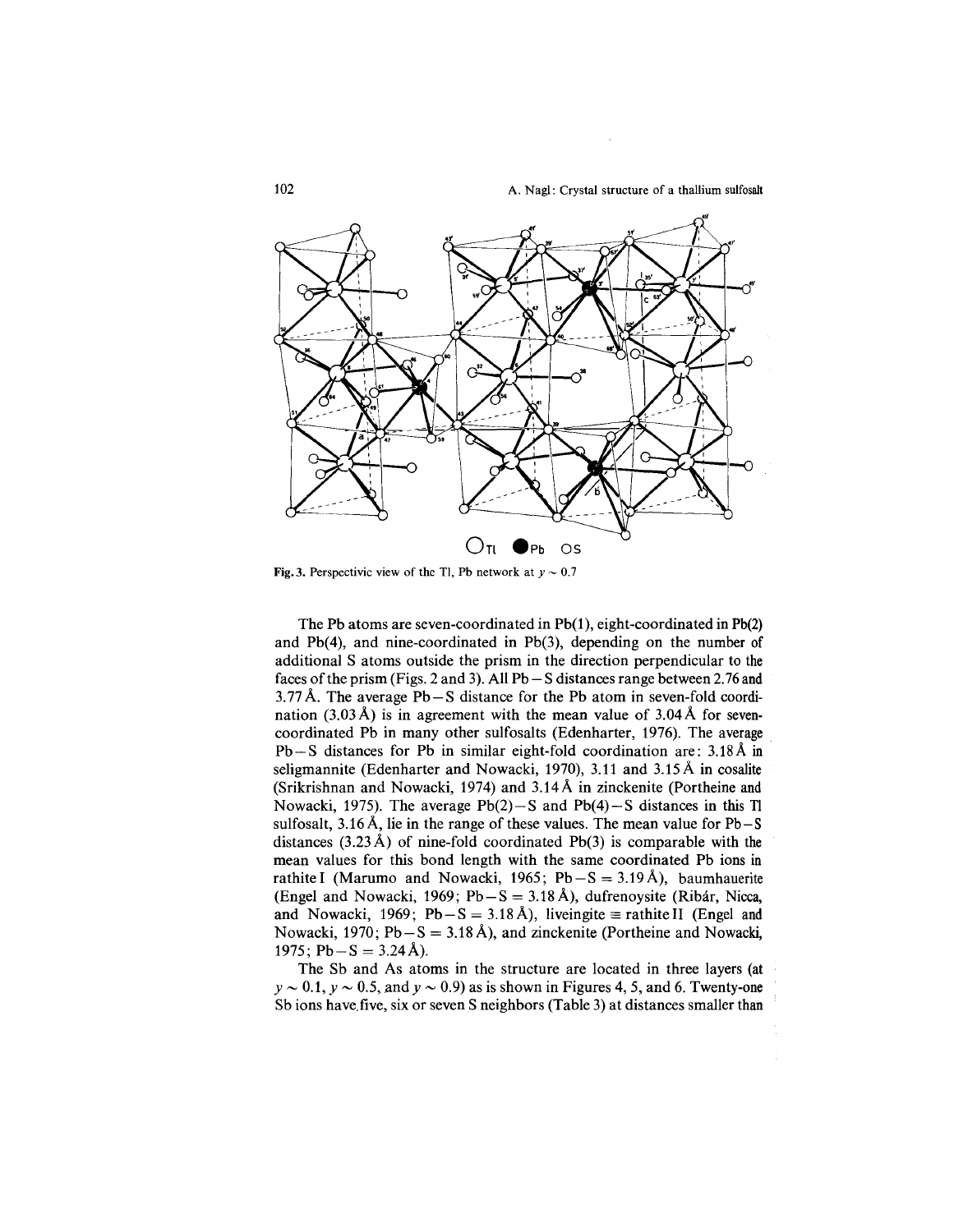

Fig. 4. (010) projection of the Sb, As layer at  $y \sim 0.1$ 

the sum of the van der Waals' radii of Sb and S  $(2.2 + 1.85 = 4.05 \text{ Å})$ . If the onlynearest neighbors are taken, each Sb atom has a pyramidal coordination of three sulfurs, as do the 19 As atoms. The  $SbS<sub>3</sub>$  and AsS<sub>3</sub> pyramids in the sulfosalt build up two isolated groups. The factor  $\phi$ , expressing the ratio of the number of sulfur to the metal atoms  $(Sb \text{ and } As)$ , is 1.7 and hence it falls under type V.  $a_1$  with  $1 < \phi < 2$  in the classification of the sulfosalts by Nowacki (1968, 1969, 1970).

As(15), As(16), As(17), Sb(19), and Sb(21) (Fig. 6) form one group of composition  $Sb_2As_3S_9$ , which is located at  $y \sim 0.9$ . All other  $SbS_3$  and  $Ass_3$ pyramids make up a second group of composition  $Sb_{19}As_{16}S_{59}$ , which is in the form of chains located in all three layers.  $SbS<sub>3</sub>$  and  $AsS<sub>3</sub>$  pyramids in the layers at  $y \sim 0.1$  and  $y \sim 0.5$  are connected through S(21) (Figs. 4 and 5). The layers at  $y \sim 0.5$  and at  $y \sim 0.9$  are bridged through two sulfur atoms S(43) and  $S(52)$  (Figs. 5 and 6). The four  $\text{AsS}_3$  pyramids of As(7), As(8), As(13), and As(14), represented in Figure 5 (layer at  $y \sim 0.5$ ), are not connected with other Sb, As pyramids of the same layer. However, they are included in a larger group as follows:  $As(7)$  and  $As(8)$  are connected with part of the group at  $y \sim 0.1$  and the other two, As(13) and As(14), with part at  $y \sim 0.9$  through the bridged sulfur atoms  $S(28)$  and  $S(19)$ , as well as  $S(38)$  and  $S(45)$ , respectively.

All Sb and As pyramids are connected with TI and Pb polyhedra through the one, two or three common sulfur atoms. Of the total number of 68 sulfurs, only9 are not connected to TI or Pb. As is shown in Figure 7, the link between neighboring cells in the direction of the *b* axis is made by longer additional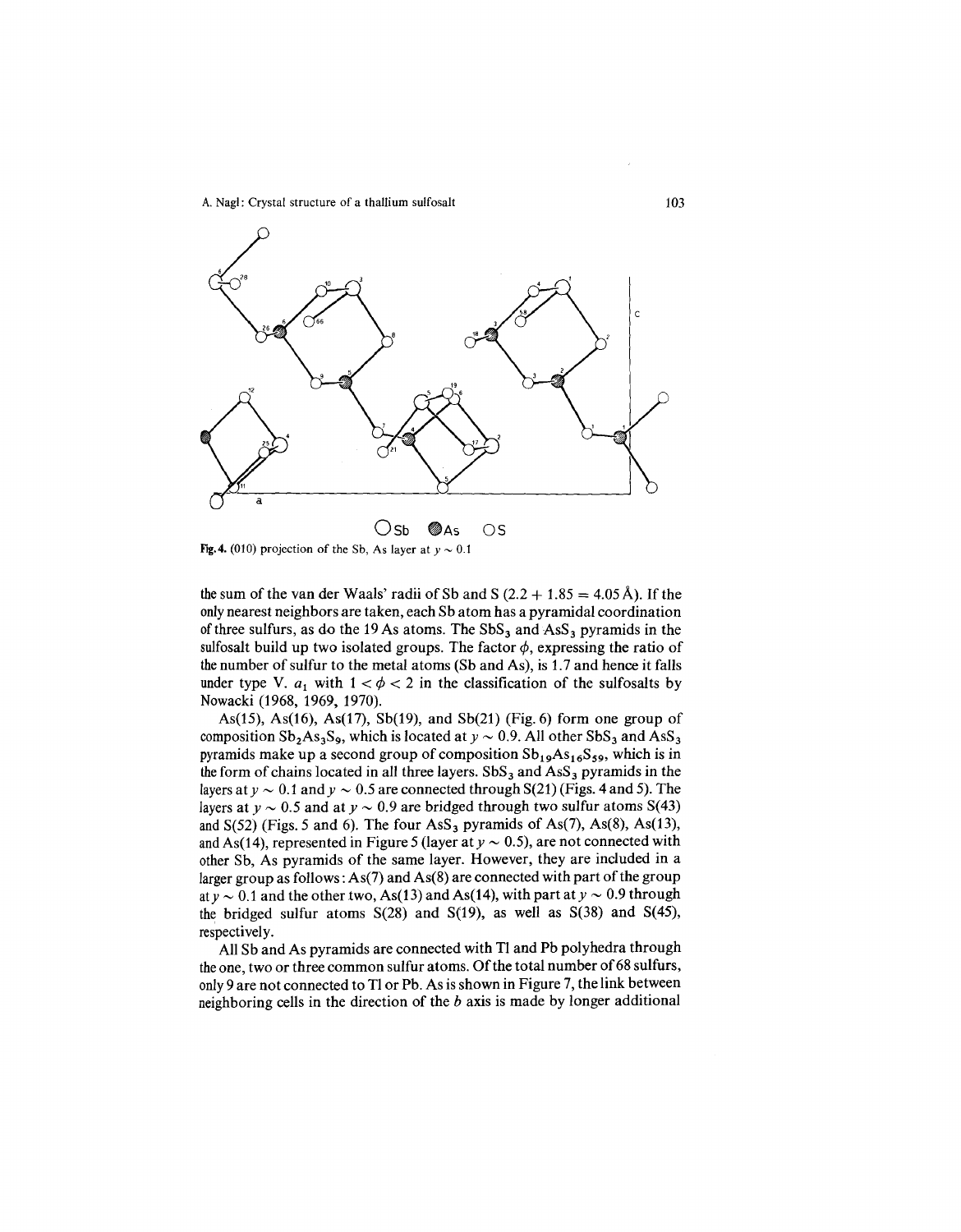

Osb @As OS Fig. 5. (010) projection of the Sb, As layer at  $y \sim 0.5$ 



Fig. 6. (010) projection of the Sb, As layer at  $y \sim 0.9$ 

 $Sb-S$  bonds in the range of 2.76 to 3.50 Å. The mean value of the standard deviations for all bond lengths given in Figure 7 is 0.03 A.

The Sb atoms Sb(5), Sb(6), Sb(15), and Sb(16) alternate with Pb atoms in the c-axis direction. Three of them Sb(5), Sb(6), and Sb(15), are  $[3 + 4]$ coordinated in a way similar to that in the structure of stibnite (Bayliss and Nowacki, 1972). The mean value of the three shortest Sb-S distances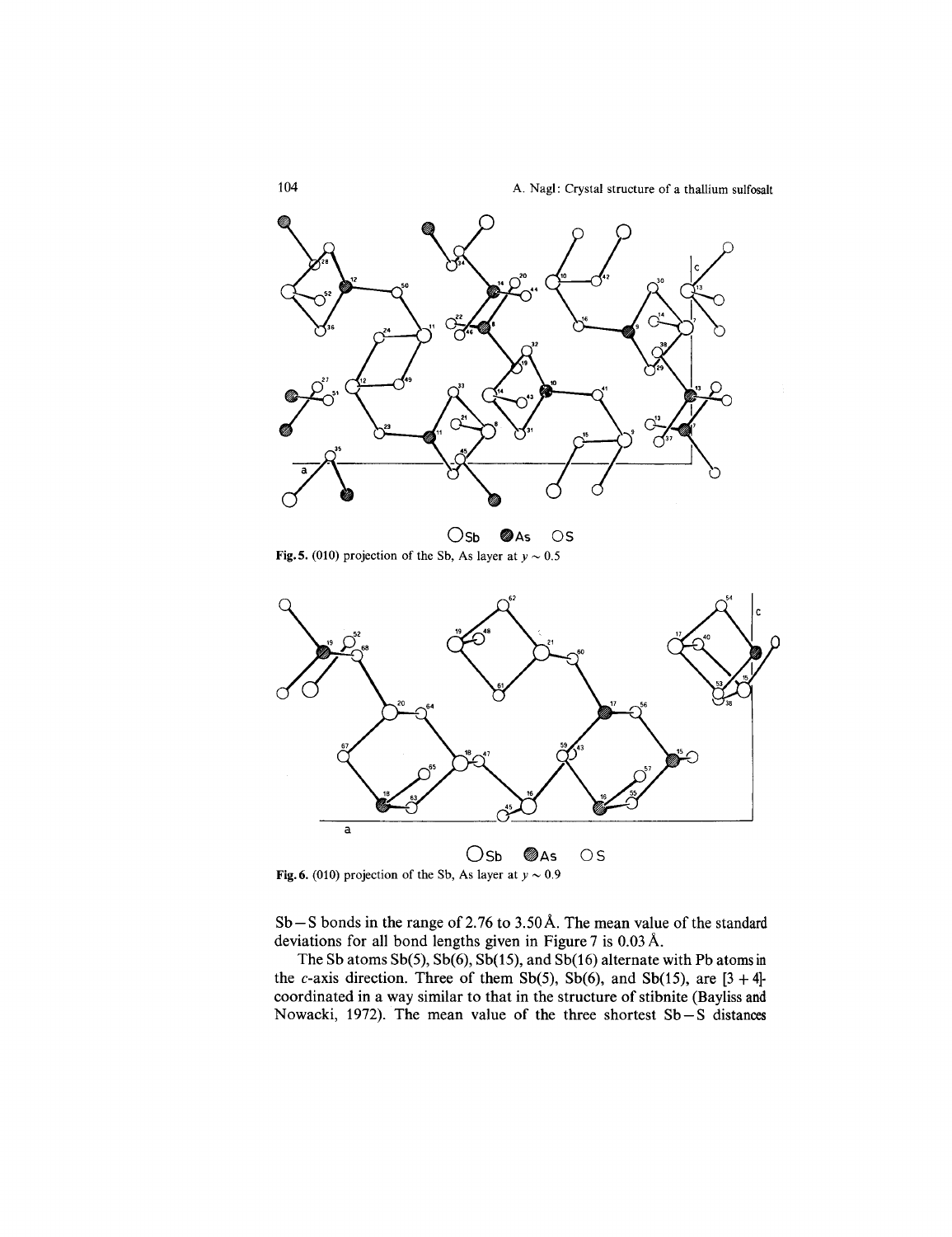

(primed atoms with coordinates  $x, y + 1, z$ )

 $(2.67 \text{ Å})$  in the Sb(6)S<sub>3</sub> pyramid is much longer than the sum, 2.45 Å, of the covalent radii (Pauling, 1960), but comparable with the values found in aramayoite (Mullen and Nowacki, 1974;  $Sb-S = 2.67$  Å) and livingstonite (Srikrishnan and Nowacki,  $1975$ ;  $Sb-S = 2.65$  Å). All other Sb atoms build with their neighboring S atoms deformed square pyramids with  $[3 + 2]$ coordination, or octahedra with  $[3 + 3]$ -coordination. The mean values for all Sb – S distances (2.52 Å) and  $S - Sb - S$  angles (91.3°) in SbS<sub>3</sub> pyramids, are in good agreement with the corresponding values derived from many sulfosalts (Edenharter, 1976; Sb - S = 2.52 Å,  $\angle$  S - Sb - S = 93°).

The bond lengths and angles in all  $\text{AsS}_3$  pyramids range from 2.16 to 2.47Å, and from 86.7 to 102.1 $^{\circ}$ , respectively.

We found, particularly in the layer at  $y \sim 0.5$ , that a mean As – S distance  $(2.29 \text{ Å})$  of AsS<sub>3</sub> pyramids with As(7), As(8), As(9), As(10), As(11), As(12), As(13), As(14), and As(15), is nearly equal to the value given by Camerman and Trotter (1964) for the  $As^{III} - S$  single-bond length (2.28 Å).

The average values for all distances and angles in the  $\text{AsS}_3$  pyramids, 2.33 Å and  $95.9^{\circ}$ , are also in agreement with the mean values found for many other sulfosalts (Edenharter, 1976;  $As - S = 2.29 \text{ Å}$  and  $\angle S - As$  $= 98.0^{\circ}$ ).

The computations were made on the IBM 370 computer of BEDAG (Bern) using the programs written by PD Dr. P. Engel (unpublished).